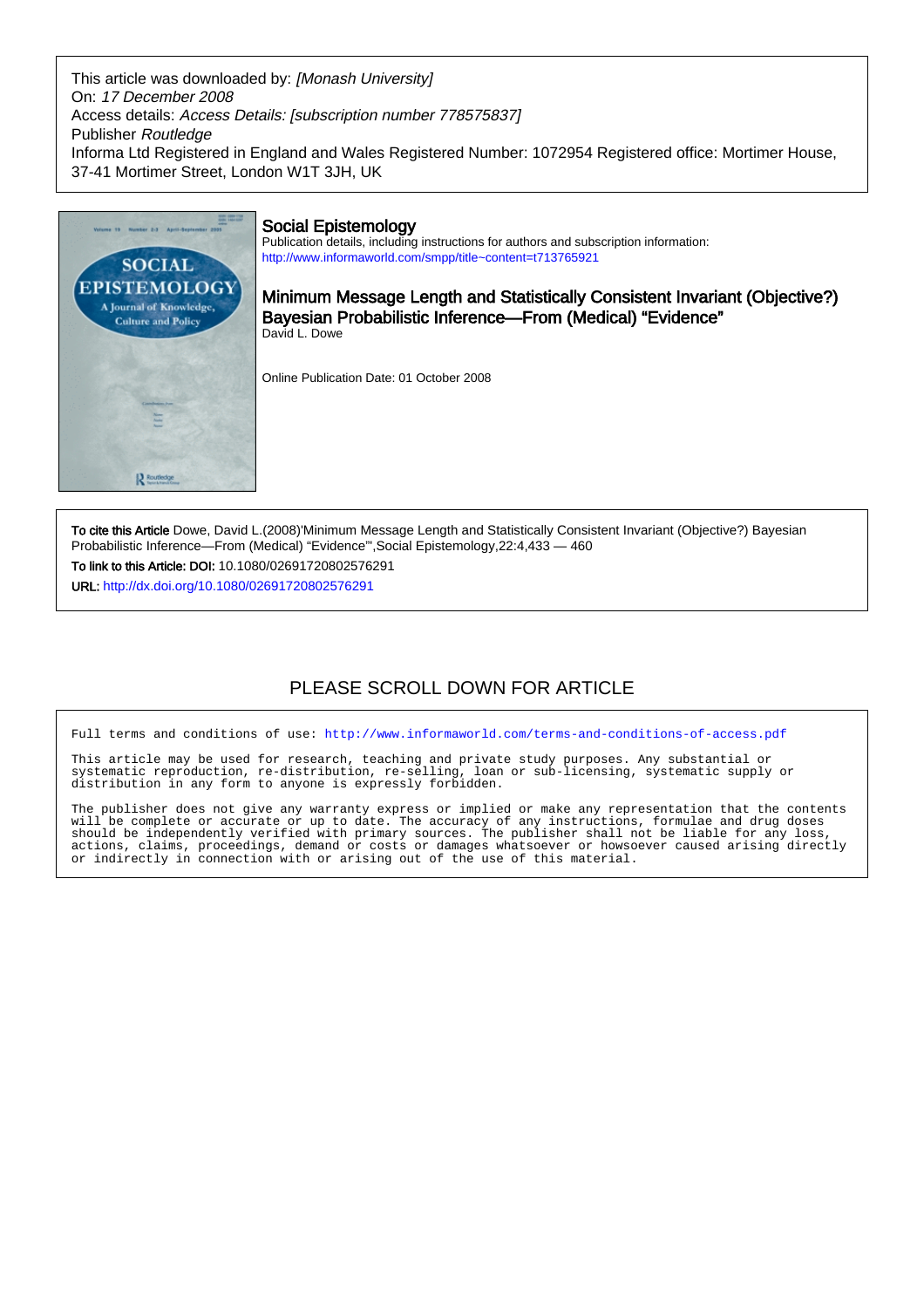# Minimum Message Length and Statistically Consistent Invariant (Objective?) Bayesian Probabilistic Inference—From (Medical) "Evidence"

David L. Dowe

*"Evidence" in the form of data collected and analysis thereof is fundamental to medicine, health and science. In this paper, we discuss the "evidence-based" aspect of evidence-based medicine in terms of statistical inference, acknowledging that this latter field of statistical inference often also goes by various near-synonymous names—such as inductive inference (amongst philosophers), econometrics (amongst economists), machine learning (amongst computer scientists) and, in more recent times, data mining (in some circles).*

*Three central issues to this discussion of "evidence-based" are (i) whether or not the statistical analysis can and/or should be objective and/or whether or not (subjective) prior knowledge can and/or should be incorporated, (ii) whether or not the analysis should be invariant to the framing of the problem (e.g. does it matter whether we analyse the ratio of proportions of morbidity to non-morbidity rather than simply the proportion of morbidity?), and (iii) whether or not, as we get more and more data, our analysis should be able to converge arbitrarily closely to the process which is generating our observed data.*

*For many problems of data analysis, it would appear that desiderata (ii) and (iii) above require us to invoke at least some form of subjective (Bayesian) prior knowledge. This sits uncomfortably with the understandable but perhaps impossible desire of many medical publications that at least all the statistical hypothesis testing has to be classical non-Bayesian—i.e. it is not permitted to use any (subjective) prior knowledge.*

*Keywords: Minimum Message Length; MML; Inference; Bayesianism; Statistical Invariance; Statistical Consistency; Evidence; Evidence-Based Medicine*

David L. Dowe is Associate Professor of Computer Science at Monash University in suburban Melbourne. Correspondence to: Clayton School of Information Technology, Monash University, Clayton, Vic. 3800, Australia. Email: david.dowe@infotech.monash.edu.au.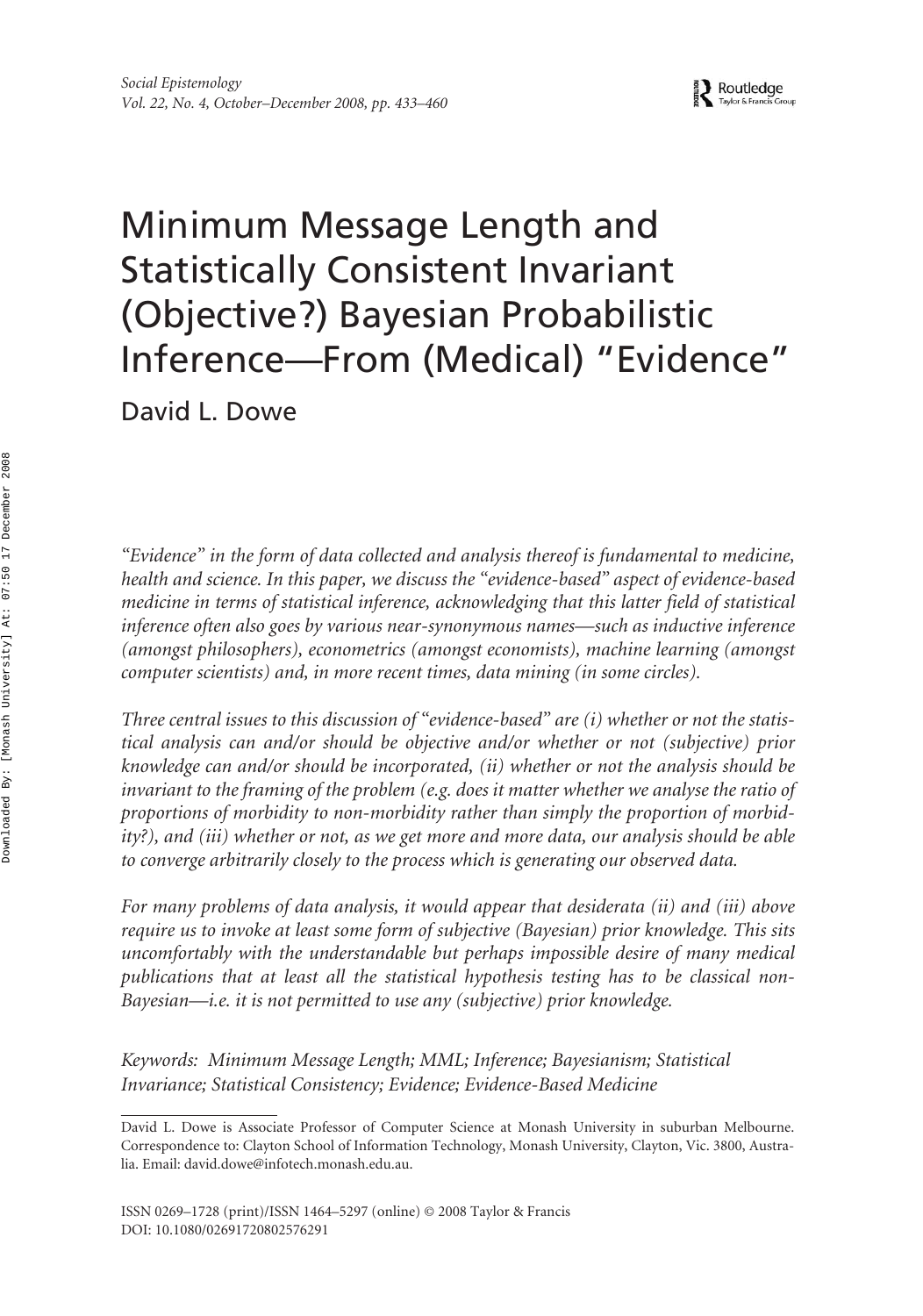# **Introduction**

Data is collected in medical and other scientific studies to provide "evidence" in support of or against a variety of hypotheses. Ultimately, we hope that collection and analysis of such data evidence in turn both enables us to accurately infer any underlying process from which the data is generated and also to accurately predict as yet unmeasured outcomes.

We will examine here several desirable properties—or desiderata—for a statistical inference technique in analysing medical and other data. We will address the issue of whether or not all of these desiderata can be simultaneously satisfied and when some sort of trade-off might be necessary.

One property that we want from our statistical inference technique is that of **statistical consistency**. Informally, this says that as the amount of data collected increases, we converge closer and closer and arbitrarily close to whatever underlying process can be said to be generating the data. Single and multiple latent factor analysis are but a few examples of problems for which frequently-used modelling tools are statistically inconsistent.

Another property which we want from our statistical inference tool is the ability to make probabilistic models and accurately quantify noise. Diagnoses such as "yes"/"no" or "presence"/"absence" of some condition are less useful than models which give a probability of a diagnosis. Rather than respond with "no", a system returning a probability of (say) 10% of some condition enables the medical experts to decide upon possible treatment and further tests; and certainly there is much more difference between (say) 10% and 45% than there is between two (less informative) responses of "no".

Another property which we presumably also want from our statistical inference tool is that of **statistical invariance**—namely, that the inferred value is independent of the framing of the problem. By "*framing*", I don't particularly mean linguistic framing but rather a statistical or (statistically) parametric framing. (For example, variations of Bertrand's paradox say that in a cube of side-length between 1 and 2, the side-length has probability 1/2 of being less than 1.5 but the volume has probability 1/2 of being less than 4.5, which—paradoxically?—is not 1.5<sup>3</sup>.) To elaborate, if we know a skin lesion or tumour to be circular, then statistical invariance would require that the estimated area is equal to  $\pi$  times the square of the estimated radius. Whether we parameterise in terms of radius or area, we get the same answer.

Perhaps the single main other issue to mention in the use of "evidence" is the difference between *inference* and *prediction*. Inference is the use of one—ideally the "best" theory to model the observed data and find a pattern within it. Prediction is concerned with forecasting as yet unseen data. Unless the currently observed data has one outstanding single best theory, prediction is often best done by combining more than one theory.

#### **Desiderata in (Probabilistic) Inference and (Probabilistic) Prediction**

Data can be both time-consuming and expensive to collect and obtain. It is often useful to know the accuracy to which the data was measured (Wallace and Dowe 1993, 1–3,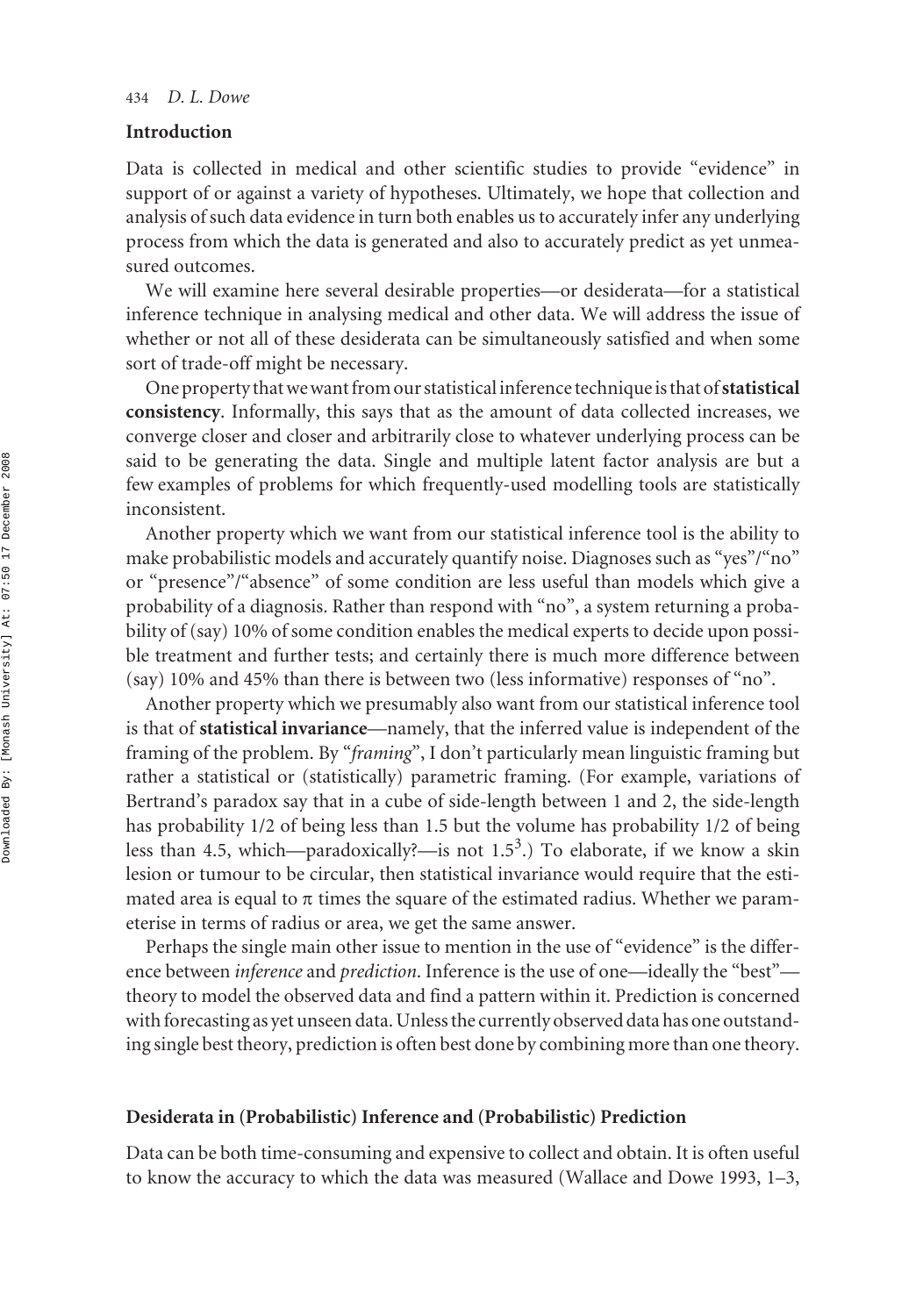1994, 38, secs 2 and 2.1, 2000, sec. 2, 74, col. 2; Dowe, Allison et al. 1996, sec. 2; Kissane, Bloch, Dowe et al. 1996, 651; Comley and Dowe 2003, sec. 9, 2005, sec. 11.3.3, 270; Fitzgibbon, Dowe and Vahid 2004, eqn (19); Wallace 2005, secs 3.1.1 and 3.3; Dowe, Gardner and Oppy 2007; Dowe 2008, sec. 0.2.4)—as, after all, no-one knows their height or weight to infinitely many decimal places (if such a notion were even to make sense). It is also important to make good use of the data—whether we are making some sort of (probabilistic) inference, doing some sort of (probabilistic) prediction or perhaps (Dowe 2008, sec. 0.2.5) doing some kind of hypothesis test.

When doing (probabilistic) inference to some hypothesis, *H*, from (observed) data, *D*, we look at some possible desiderata, or properties that we might desire in our inference technique(s).

#### *Statistical Invariance*

Many problems can be phrased in several equivalent ways. Informally, *statistical invariance* says that we infer the same answer no matter how we phrase (or parameterise) the problem. Let us give several examples to clarify this point:

- 1. if  $p$  is the proportion of the population with a certain condition (or illness, diagnosis, prognosis, etc.) and *q* is the relative "odds ratio" proportion of those thus affected divided by those unaffected, then  $q = p/(1 - p)$  and  $p = q/(1 + q)$ ;
- 2. if *r* and *A* are the radius and area of a circle respectively through which an epidemic

has spread (or, alternatively, of a surface lesion), then  $A = \pi r^2$  and  $r = \sqrt{A/\pi}$ ;

- 3. if a cube (maybe call it *C*) has side length *l*, face area *A* and volume *V*, then  $l = A^{1/2}$  $= V^{1/3}, A = l^2 = V^{2/3}$  and  $V = l^3 = A^{3/2}$ ;
- 4. if a vector in the plane (such as direction and strength of a magnetic field) has direction  $\theta$  and distance (or strength),  $\kappa$  (in polar co-ordinates) and can also be thought

of (in Cartesian co-ordinates) as  $(x, y)$ , then  $(x, y) = (\kappa \cos \theta, \kappa \sin \theta)$  and<sup>1</sup>  $(\kappa, \theta) =$ 

$$
(\sqrt{x^2 + y^2}, \tan^{-1}(y/x)).
$$

In the language of statistical inference,  $\hat{\theta}$  denotes the estimated value of  $\theta.$  The hat (or circumflex), ˆ, denotes an estimated value. Recall that, informally, statistical invariance says that we get the same answer no matter how we phrase (or parameterise) the problem. So, for example, with item 1 above, statistical invariance of an estimator would give us that  $\hat{q} = \hat{p}/(1-\hat{p})$  and equivalently  $\hat{p} = \hat{q}/(1+\hat{q})$ . Not all problems have a "natural" parameterisation (or framing), so if we don't have statistical invariance then we have to get a different estimate for each re-parameterisation (or re-framing), potentially leading to awkward situations where for some cube (as in item 3) we might perhaps rather curiously estimate poorly matching values such as (e.g.)  $\hat{l} = 0.98$ ,  $\tilde{A} = 1.03$  and  $\hat{V} = 0.97$ . 1.03 and  $V = 0.97$ .

Notice also that many notions of "error", like bias and squared error, are not invariant to re-parameterisation. However, the notion of Kullback–Leibler divergence (or Kullback–Leibler distance) from the next section is one measure which is invariant under re-parameterisation.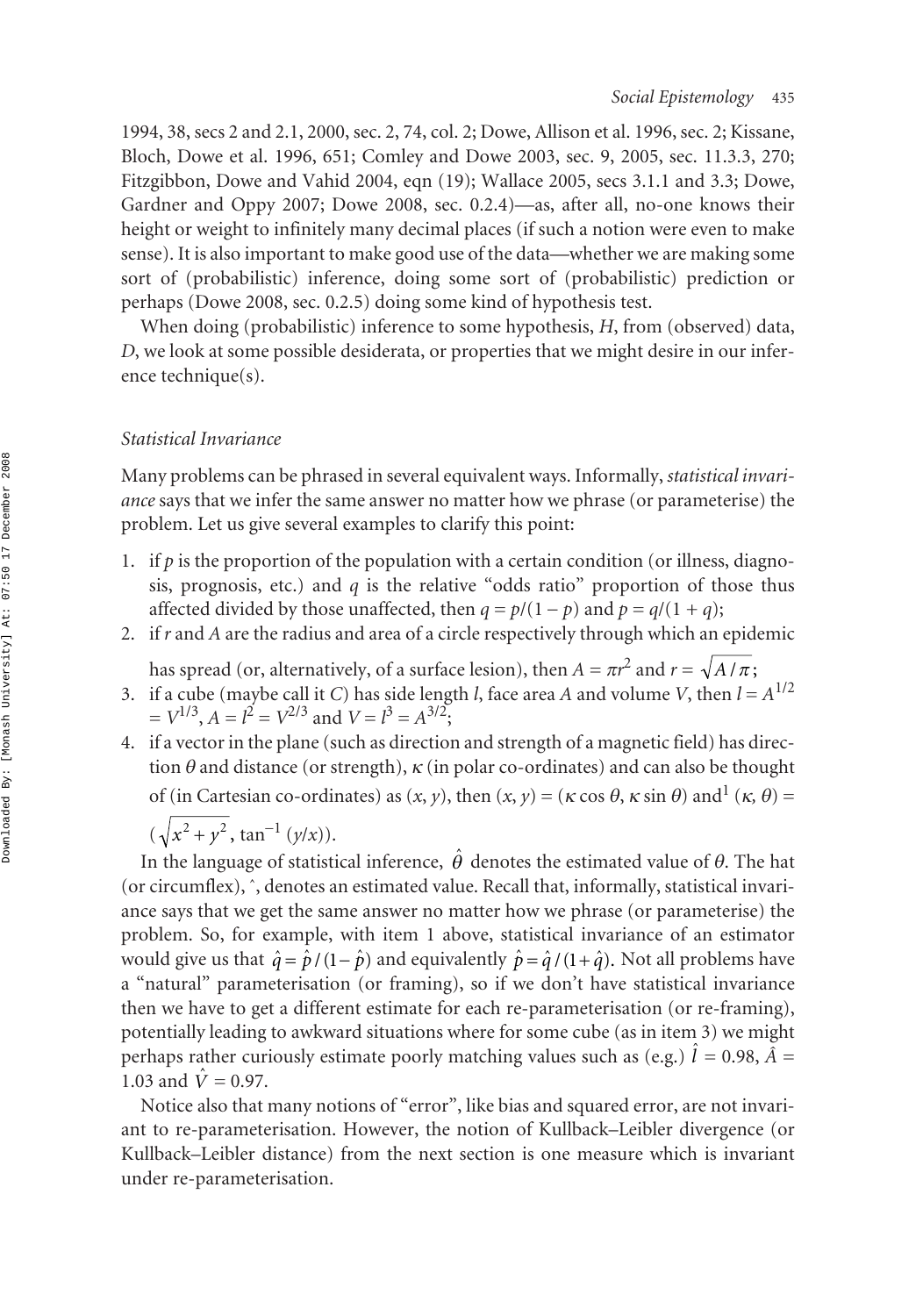#### *Kullback–Leibler Divergence (or Kullback–Leibler Distance)*

The Kullback–Leibler divergence is a measure of the difference between two probability distributions. It has the property of being invariant to re-parameterisation. The divergence is typically not symmetrical, though, meaning that the distance from distribution *f* to distribution *g* is not necessarily the same as the distance from distribution *g* to distribution *f*. This lack of symmetry is why some prefer the term "*divergence*" to "*distance*".

If *f* and *g* are both discrete distributions, with probabilities  $f_1$ , …,  $f_N$  and  $g_1$ , …,  $g_N$ for an *N*-state multinomial distribution (such as a two-sided coin with *N* = 2, or a sixsided dice with  $N = 6$ ), then the Kullback–Leibler distance from  $f$  to  $g$  is defined as  $KL(f, g) = \Delta(g||f) = \sum_{i=1}^{N} f_i \log(f_i/g_i).$ 

If *f* and *g* are both continuous-valued distributions, then we replace the summation by an integral and the Kullback–Leibler distance from f to g is defined as  $KL(f, g)$  =  $\Delta(g||f) = \int f \log(f/g)$ .

The Kullback–Leibler distance between two Bayesian networks (or graphical models) *f* and *g* can be defined as in Tan and Dowe (2006, sec. 4.2) or Dowe (2008, sec 0.2.5) and the Kullback–Leibler distance between two mixture models can be defined similarly. And there is no problem having a hybrid of both discrete- and continuousvalued variables.

#### *Statistical Consistency*

Informally, statistical consistency says that, as we get more and more data, we converge more and more closely—and, ultimately, arbitrarily closely—to the true underlying model. More formally, if  $\theta$  is a parameter value, *N* is a sample size and  $\hat{\theta}$  is a parameter estimate from a sample of size *N*, then *statistical consistency* says that

$$
\forall \theta \,\forall \epsilon > 0 \,\exists N_0 \forall \, N \ge N_0 \, Pr(|\theta - \hat{\theta}| < \epsilon) > 1 - \epsilon.
$$

In other words, as we get more and more data, then with arbitrarily large probability we can converge arbitrarily closely to any true underlying model. Given our intuition that more and more data should enable us to infer more and more accurately, and given how expensive and time-consuming it can be to collect data, statistical consistency—that more data will ultimately take us to the correct answer—seems like one of the very least things we should seek in an inference method.

The notion of statistical consistency raises at least four other issues. First, it raises the issue of *efficiency* (Wallace 2005, sec. 3.4.5; Dowe, Gardner and Oppy 2007, sec. 8; Dowe 2008, sec. 0.2.5, especially footnote 162), the idea of not just converging on the true model (consistency) but of converging on the true value as quickly—or as efficiently as possible. A second issue, perhaps subtly different to (asymptotic) efficiency, is that of—loosely speaking—performing well on small sample sizes. Statistical consistency guarantees asymptotic convergence, and (asymptotic) efficiency guarantees performing as well as possible on large (asymptotic) sample sizes. Efficiency and excellent smallsample performance are surely related, but surely also not identical. Third, it raises the issue of consistency when the model is misspecified (or, equivalently, when the true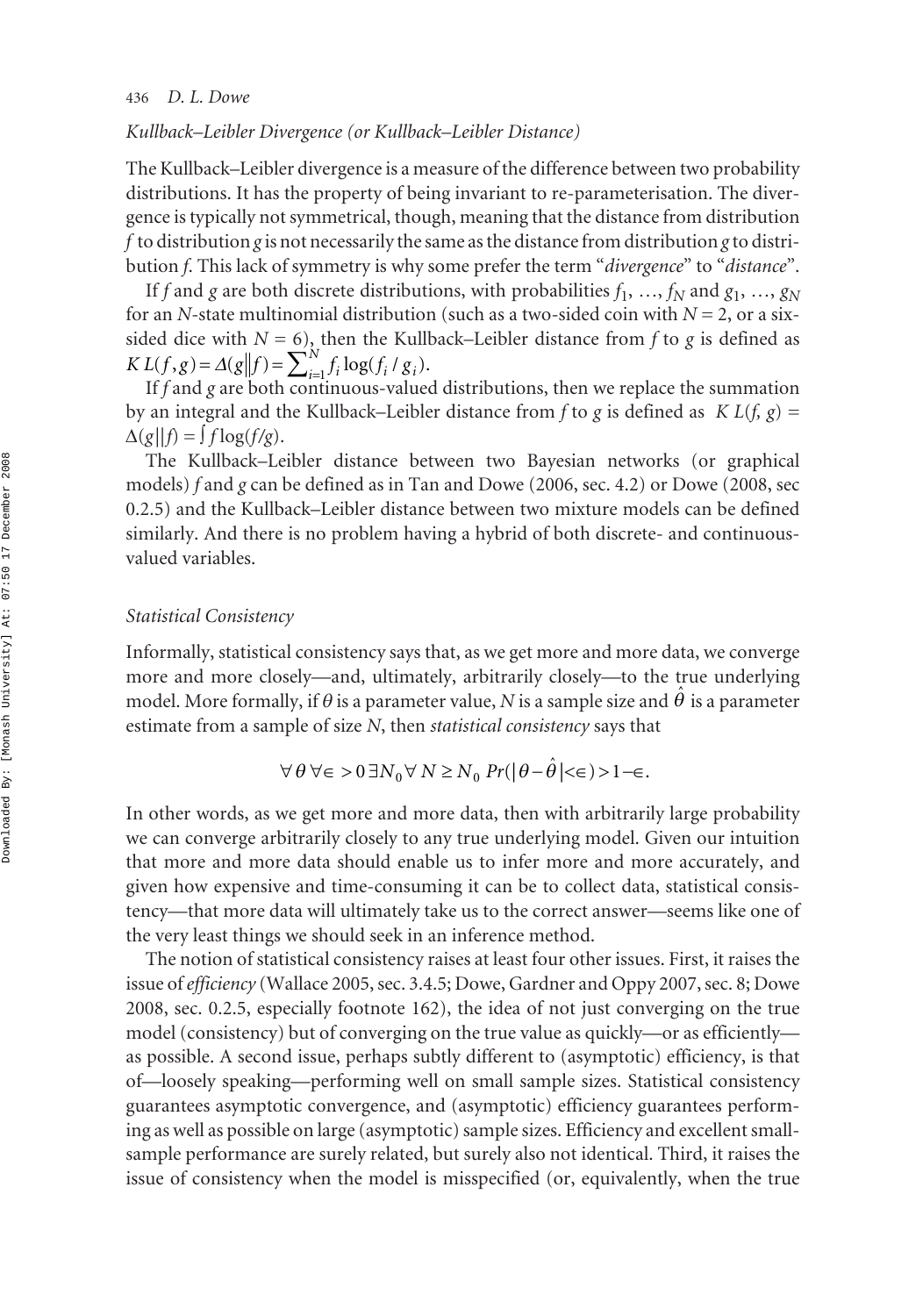model is not in the class of models being considered by the estimators) (Grünwald and Langford 2007; Dowe 2008, sec. 0.2.5). Given that many, if not perhaps most, inference problems have to contend with misspecification (e.g. Normal distributions are often used to model heights and other variables that can't take negative values), misspecification and inference methods which might or might not be susceptible to its vagaries (Grünwald and Langford 2007; Dowe 2008, sec. 0.2.5) should be paid greater attention. Fourth (and last), there is the issue of methods which are statistically consistent for (easier) problems where the number of parameters remains fixed but which do or don't remain statistically consistent for (harder) problems where the number of parameters increases as the amount of data increases (to the point where the amount of data per parameter is always bounded above, as in section "Amount of Data per Parameter Bounded Above"). It is known that some inference methods (such as Maximum Likelihood and AIC from sections "Maximum Likelihood" and "Akaike's Information Criterion (AIC) and Penalised (Maximum) Likelihood" often become statistically inconsistent in such cases (Neyman and Scott 1948), while at least one other method (MML from section "Minimum Message Length") appears to remain statistically consistent (Dowe and Wallace 1997; Wallace 2005, secs 4.2–4.5; Dowe, Gardner and Oppy 2007, secs 6.1 and 8; Dowe 2008, sec. 0.2.5).

# *Probabilistic Inference—vs. Mere Non-probabilistic Classification*

Many inference problems are in ([supervised or] extrinsic) classification and especially within the machine learning community—these are often regarded as problems of right vs. wrong. Probabilities are often neglected, whereas for certain ([moderately] serious) medical conditions the threshold for further investigation or treatment might well be other than 50%. If a patient presenting with chest pains were deemed to "only" have a 40% probability of heart attack or even deemed to "only" have a probability of 15% of heart attack, it would be somewhere along the lines of irresponsible, negligent and legally challenging to classify this as a "no" and not give treatment. This remains true whether the patient was presenting in person or telephoning a service such as *Nurse On Call*for a provisional symptom-based assessment over the phone. Even in DNA microarray classification, it is more prudent and probably also safer to report probabilities. While "right"/"wrong" is a fairly easy and seemingly natural scoring system to use, it is not invariant to re-framing of questions. As an example, consider a four-class problem which can be divided in three reasonable different ways into two two-class problems. The "right"/"wrong" score will depend upon the relevant division. However, probabilistic inference with log-loss scoring (Dowe and Krusel 1993, 4, Table 3; Dowe et al. 1998, sec. 3; Needham and Dowe 2001, Figs 3–5; Tan and Dowe 2002, sec. 4, 2004, sec. 3.1, 2006, secs 4.2–4.3; Kornienko, Dowe and Albrecht 2002, Table 2; Comley and Dowe 2003, sec. 9, 2005, sec. 11.4.2; Tan and Dowe 2003, sec. 5.1; Kornienko, Albrecht and Dowe 2005a, Tables 2–3, 2005b; Tan, Dowe and Dix 2007, sec. 4.3; Dowe 2008, sec. 0.2.5, especially footnote 175 [and 176]) not only scores probabilities, but it also has the desirable feature that the optimal long-term strategy is to give the true probabilities (if known).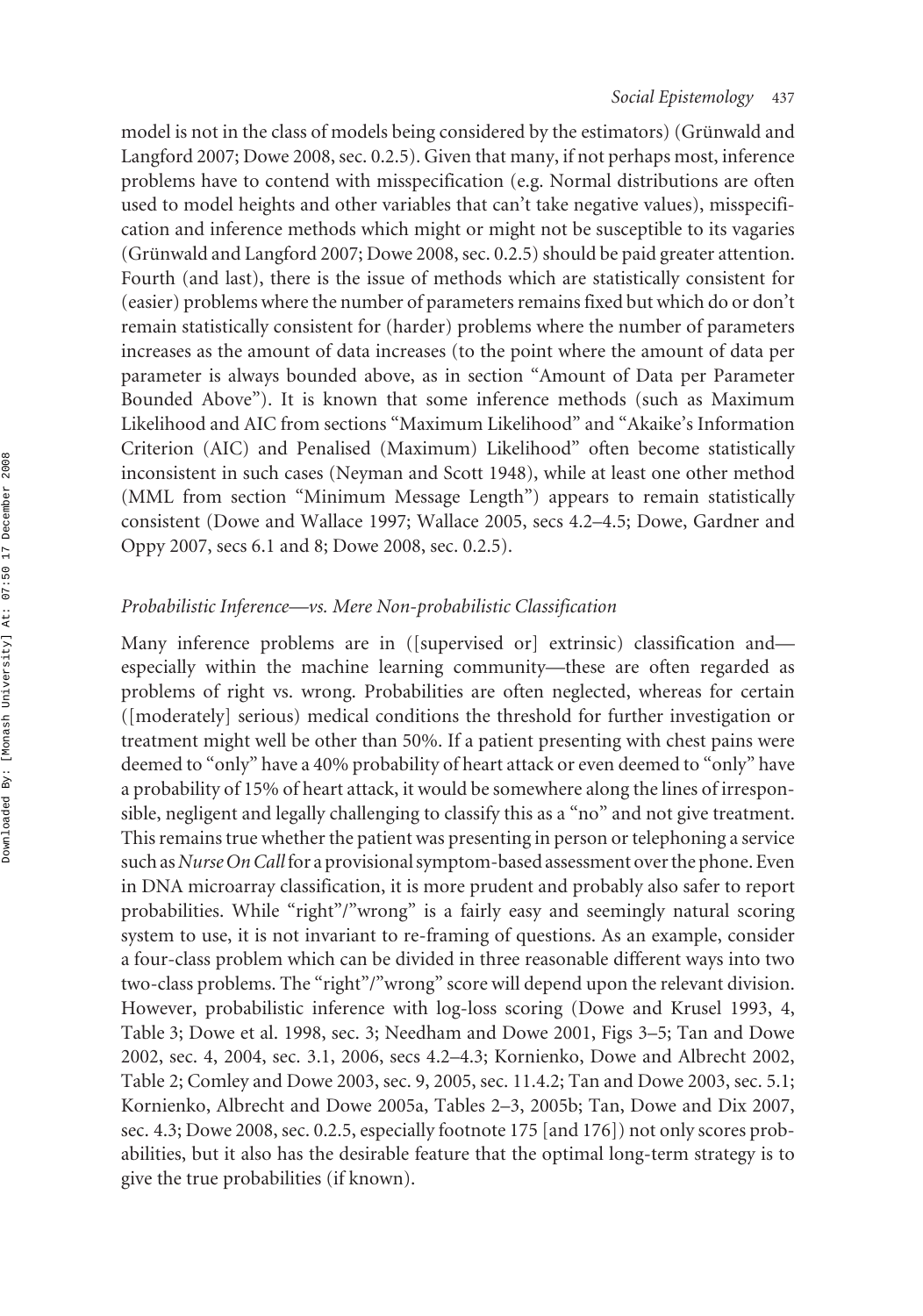#### 438 *D. L. Dowe*

If you assign probabilities  $\{p_i : i = 1, ..., N\}$  for events  $\{e_i : i = 1, ..., N\}$  such that  $p_i \geq$ 0 and  $\sum_{i=1}^{N} p_i = 1$ , then for some constant *c* (however chosen), if event  $e_j$  is the event that actually happened, then log-loss (or "*probabilistic bit-cost*") scoring awards a score of *c* + log*pj* . This scoring system has been used for Australian Football League (AFL) matches since early 1995 (Dowe, Farr et al. 1996; Dowe et al. 1998, sec. 3; Dowe 2008, sec. 0.2.5). With a probability of  $p$  on one team (and  $1 - p$  on the other—in a match between two teams), using the constant  $c = 1$ , this competition at www.csse.monash.edu.au/∼footy gives scores of 1 + log<sub>2</sub> p if you're right, and 1 + log<sub>2</sub>  $(1-p)$  if you're wrong.

Log-loss scoring is invariant under re-framing of the problem (Dowe 2008, sec. 0.2.5, especially footnote 175 [and 176]), and appears—rather importantly—to enjoy the property of being unique in this respect.

And just as log-loss scoring appears to be unique in its invariance under re-framing of the problem, so, too, in some sense the (analogous) Kullback–Leibler divergence from section "Kullback–Leibler Divergence (or Kullback–Leibler Distance)" seems to also be unique in retaining invariance under re-framing of a problem. Both *KL*(*f*, *g*) =  $\Delta(g||f)$  and  $KL(g, f) = \Delta(f||g)$  are invariant to the level of detail of re-framing of the problem and appear to be unique in having this property—although, clearly, any linear combination  $\alpha KL(f, g) + (1 - \alpha)KL(g, f)$  (with  $0 \le \alpha \le 1$ ) will also share this invariance. (Interestingly, the difference between the approaches in Dowe (2008, sec. 0.2.2, footnotes 64 and 65) mentioned in section "Properties of MML (and Approximations)" largely comes down to the difference between  $KL(f, g)$  and  $KL(g, f)$ . This said, for those interested in the finer detail of current state-of-the-art MML approximations, it seems opportune here to re-visit an issue from (Dowe, 2008, sec. 0.2.2, footnote 65). Upon reflection, (Dowe, 2008, sec. 0.2.2, footnote 64, eq (3)) should be *further* from Maximum Likelihood than the method from (Dowe, 2008, sec. 0.2.2, footnote 65). I wrap up this note by idly speculating about the merits of returning to (Dowe, 2008, sec. 0.2.2, footnotes 64 and 65) with a hybrid method involving  $\alpha KL(\theta^*, \theta) + (1 - \alpha)KL(\theta,$  $(\theta^*)$  with  $\alpha = 1/2$ .)

And just as log-loss scoring retains the above uniqueness in its invariance under reframing of the problem when we add (or subtract) the entropy of the prior (or a multiple thereof) (Dowe, 2008, footnote 176), again, so, too, the Kullback–Leibler divergence—or even any linear combination  $\alpha KL(f, g) + (1 - \alpha)KL(g, f)$  (with  $0 \le \alpha$  $\leq$  1)—retains its invariance when we add (or subtract) the entropy of the prior (or a multiple thereof).

#### *Bayesianism vs. Non-Bayesianism*

Much metaphorical "blood" has been spilt on the issue of whether or not prior beliefs should be incorporated into analysing data. Bayesians are those who contend that any prior knowledge should be used. While this seems fairly clear (to me), it opens some cans of worms. One issue is exactly how should we quantify our prior beliefs? Another issue is to ask what two different people with different prior beliefs—or, more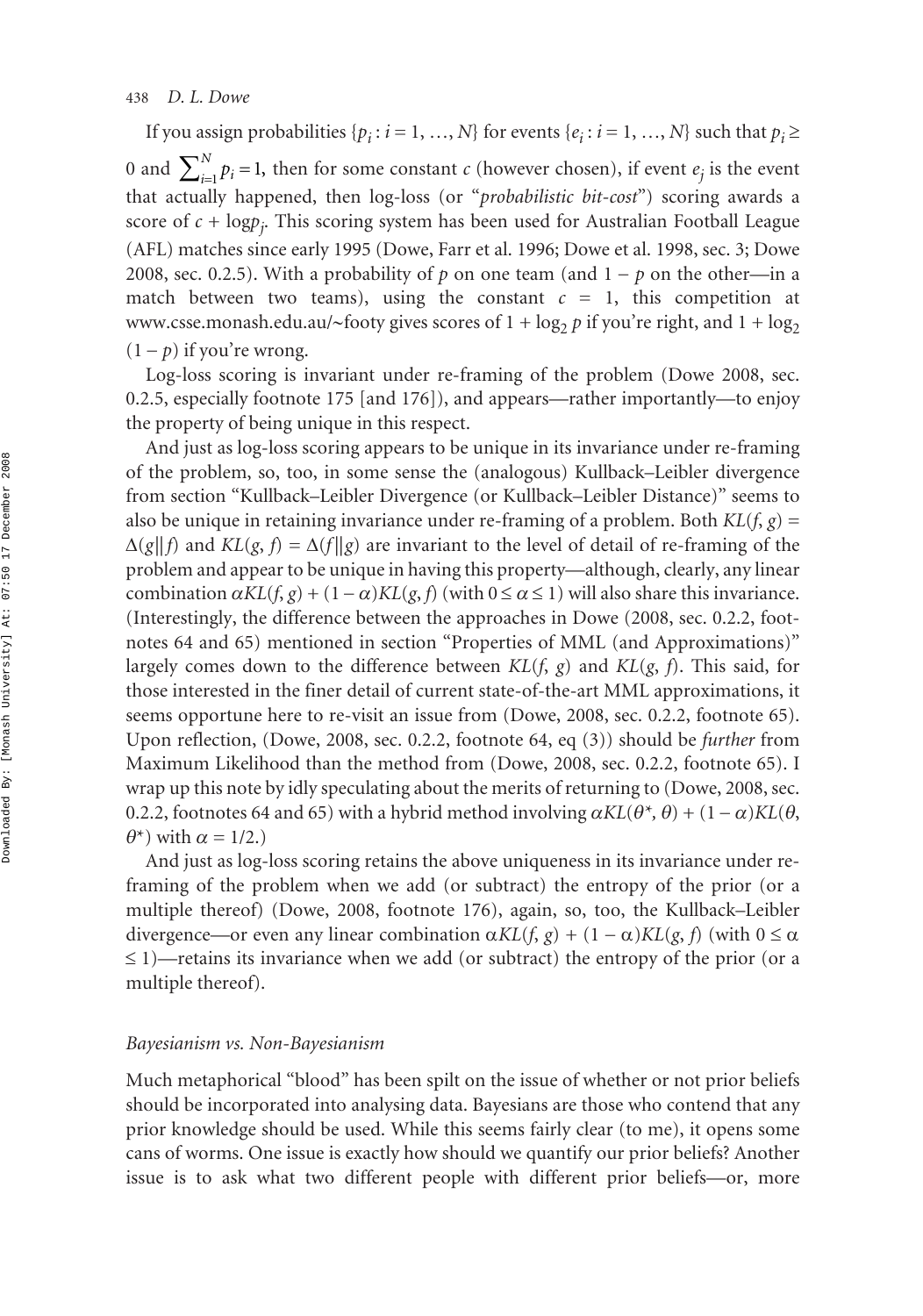extremely, (as expert witnesses) in opposing sides of a class action, malpractice suit or other legal battle—should do to reconcile the fact that their different prior beliefs will give rise to different answers.

Some classical (non-Bayesian) statisticians have suggested quite wrongly that Bayesian methods are not statistically invariant. While it is true that some Bayesian methods are not statistically invariant, some most certainly are (Wallace and Boulton 1975).

Some Bayesian statisticians are almost self-conscious about the presence of a prior probability distribution representing prior beliefs, and try in a variety of ways to make such a term as objective as possible. Taking the log-likelihood from section "Maximum Likelihood" the Fisher information is the determinant of the matrix of the expected second partial derivatives of the log-likelihood (Wallace 2005, sec. 5.1). One of many attempts to be as objective as possible while still being Bayesian is to use the observation of Jeffreys that the Fisher information has the same mathematical form as a prior (Jeffreys 1946), and to use it as a prior. Jeffreys himself never advocated this (Wallace 2005, sec. 1.15.3), it seems rather odd that our *prior* beliefs should depend upon the observed data, and this (so-called) "Jeffreys prior" frequently either has an infinite integral or other failings (Wallace and Dowe 1999a, sec. 5, 277, col. 2, 1999b, sec. 2.3; Comley and Dowe 2005, sec. 11.4.3, 273; Wallace 2005, sec. 10.2.1; Dowe 2008, footnote 75).

It would be fair to say that the community is still a long way from being unified in the best way to analyse data. But it must be pointed out that not only can Bayesian methods be statistically invariant (Wallace and Boulton 1975; Wallace 2005) but that, furthermore, it has been conjectured (Dowe et al. 1998, 93; Edwards and Dowe 1998, sec. 5.3; Wallace and Dowe 1999a, 282, 2000, sec. 5; Comley and Dowe 2005, sec. 11.3.1, 269; Dowe, Gardner and Oppy 2007, sec. 8; Dowe 2008, sec. 0.2.5) that only Bayesian methods can give both statistical invariance and statistical consistency on the harder problems (with the amount of data per parameter bounded above) in sections "Statistical Consistency" and "Amount of Data per Parameter Bounded Above".

We now look at (probabilistic) prediction in the next section and then, in section "Some Methods of Inference: Maximum Likelihood, AIC, (Bayesian) MAP, etc." we look at some classical (non-Bayesian) and some Bayesian approaches to inference, including (in section "Bayes's Theorem and Bayesianism") a discussion of Bayes's theorem.

#### *(Probabilistic) Prediction*

The distinction between *inference* and *prediction* is that inference is concerned with finding the single best theory while prediction is concerned with finding the most probable future data—see also Wallace and Dowe (1999a, sec. 8) and Wallace (2005, sec. 10.1.2). Classical non-Bayesians seem either to conflate these two notions or to regard the single best inference as necessarily being the best predictor. In the Bayesian approach, theories have a prior probability (distribution) before the data is seen and then a posterior probability (distribution) after the data is seen.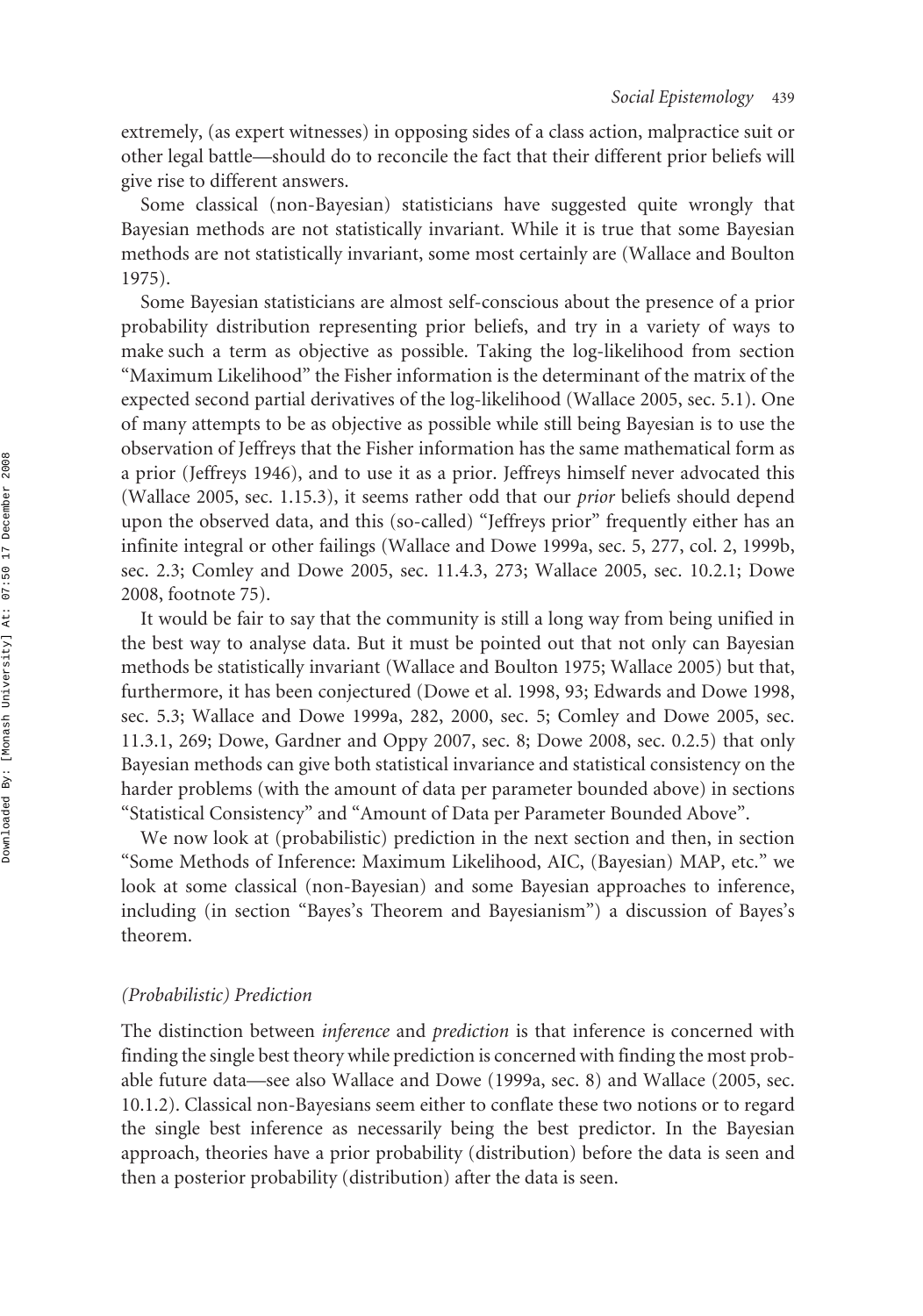#### 440 *D. L. Dowe*

The optimal Bayesian predictor combines all theories available, weighting them according to their respective posterior probabilities. Classical non-Bayesian inference tends to over-fit and err on the side of under-estimating any spread in the data. The single best (Bayesian) inference tends to give the best estimate of spread in the data. The best (Bayesian) predictor makes a weighted Bayesian combination of theories, as in section "Prediction". This results in a slightly conservative over-estimate of the spread in the data, due to the combination of diverse theories (Wallace 2005, sec. 4.9).

And, of course, the quality of any probabilistic predictions can be measured using the log-loss ("*probabilistic bit cost*") scoring method from section "Probabilistic Inference—vs. Mere Non-probabilistic Classification".

#### **Some Methods of Inference: Maximum Likelihood, AIC, (Bayesian) MAP, etc.**

Given data, *D*, how do we (best) choose which hypothesis, *H*, to infer? Recalling the discussion of Bayesianism from section "Bayesianism vs. Non-Bayesianism", we look at several approaches below. We consider classical (non-Bayesian) approaches in sections "Maximum Likelihood", "Akaike's Information Criterion (AIC) and Penalised (Maximum) Likelihood" and "Other: Other Classical, Other Bayesian, etc.", and we consider Bayesian approaches in sections "Bayes's Theorem and Bayesianism", "Maximum A Posteriori (MAP)", "Other: Other Classical, Other Bayesian, etc." and "Minimum Message Length (MML)".

#### *Maximum Likelihood*

Maximum Likelihood says that, given data *D*, we should choose the hypothesis, *H*, for which the likelihood  $Pr(D|H)$  is maximised. Given the monotonicity of the likelihood function, Maximum Likelihood is equivalent to minimising −log*Pr*(*D*|*H*).

This classical approach to inference is statistically invariant—and a hand-waving argument for this is that stretching the likelihood function in and out sideways will not affect the maximum height or any height. But Maximum Likelihood tends to over-fit (especially on small sample sizes) (Wallace and Dowe 1993), "finding" non-existent patterns in random noise. One simple case in point is, where even in the case of the Gaussian distribution, the Maximum Likelihood estimator of the variance has to be corrected and multiplied by  $\frac{N}{N-1}$  for sample size, *N* (Dowe, Gardner and Oppy 2007, sec. 6.1.1). Another simple case in point is the *bus number problem* (Dowe 2008, footnote 116, 535–536), where we arrive in a new town with  $\theta$  buses numbered consecutively from 1 to  $\theta$ . If we see only one bus and observe its number,  $x_{\text{obs}}$ , then Maximum Likelihood tells us to estimate  $\theta$  as  $x_{\text{obs}}$ . This will typically be a silly under-estimate.

At least two or three more issues arise with Maximum Likelihood.

One issue is how do we choose between models of increasing complexity and increasingly good fit—e.g. constant, linear, quadratic, cubic, …? Maximum Likelihood advocates an unambiguous approach when all is parameterised (e.g. we know that the function is linear with Gaussian noise), but when models are nested it doesn't give a way of avoiding the most complicated model.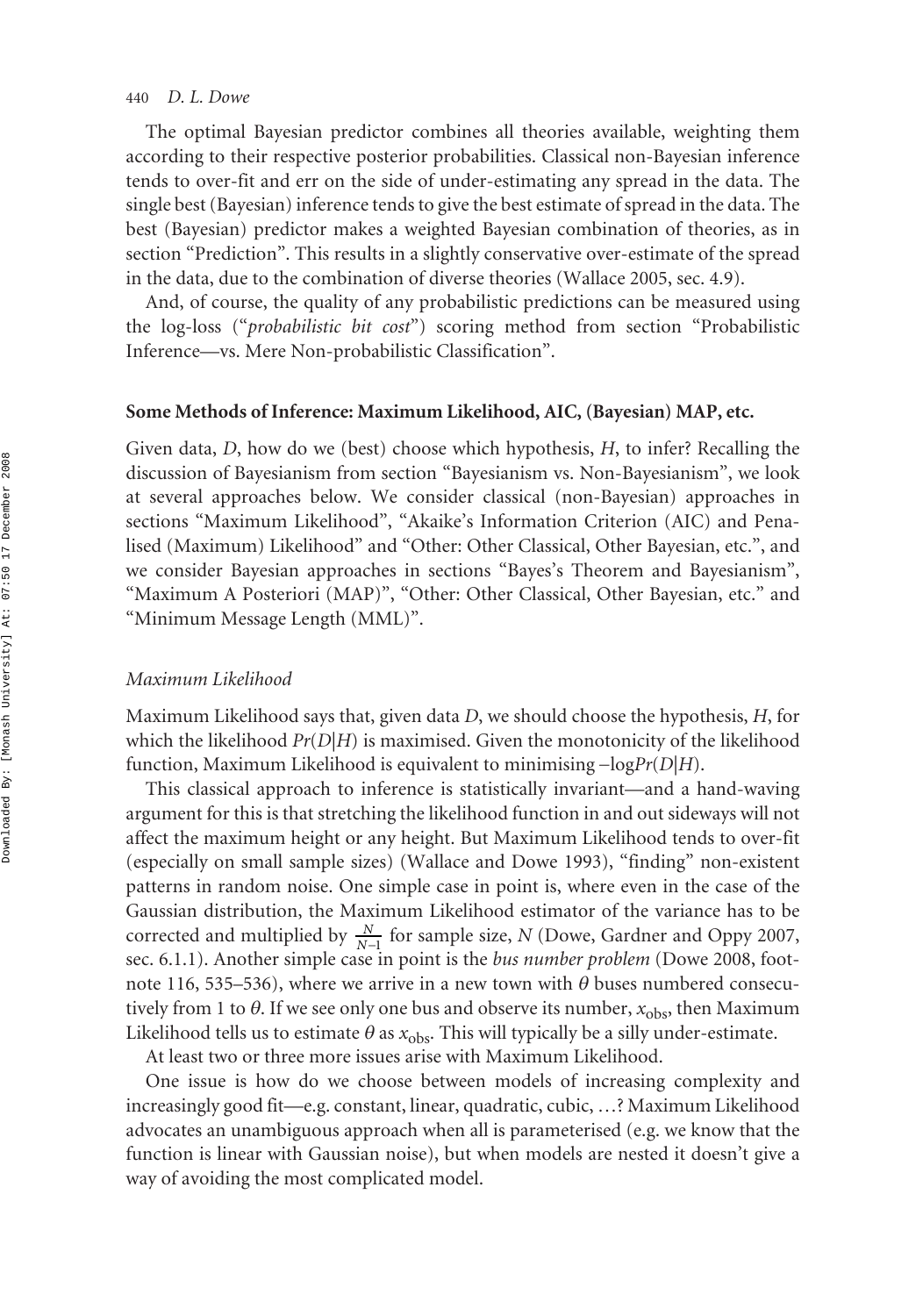A second issue is that Maximum Likelihood chooses the hypothesis to make the already observed data as likely as possible. But the data has already been observed—so, philosophically, choosing the hypothesis to make the already observed data as (retrospectively) probable as possible seems to be stating the problem back to front. Shouldn't we instead find some way of choosing *H* so as to maximise *Pr*(*H*|*D*)? Plenty of Bayesians might consider this to be self-evident or at worst close to conclusive (Berger and Wolpert 1988; Bernardo and Smith 1994) (but classical likelihood-based reasoning and its advocates do live on (Glymour 1981; Forster and Sober 1994), as per section "Other: Other Classical, Other Bayesian, etc.").

A third issue, which is mentioned in section "Statistical Consistency", is that Maximum Likelihood is known to be statistically inconsistent for a wide range of problems where the amount of data per parameter is bounded above (Neyman and Scott 1948; Wallace and Freeman 1992; Wallace 1995; Wallace and Dowe 2000, sec. 5; Dowe, Gardner and Oppy 2007, secs 6.1 and 8; Dowe 2008, sec. 0.2.5).

Akaike's Information Criterion (AIC)—see next section—is one attempt to address the first issue. The second issue is the contentious "Bayesianism vs. non-Bayesianism" issue of section "Bayesianism vs. non-Bayesianism". If we think that maximising  $Pr(H|D)$  makes more sense than maximising  $Pr(D|H)$ , then it makes sense to explore Bayesian approaches—such as Maximum A Posteriori (MAP) and Minimum Message Length (MML) from sections "Maximum A Posteriori (MAP)" and "Minimum Message Length (MML)" respectively, both of which use Bayes's theorem (from section "Bayes's Theorem and Bayesianism").

#### *Akaike's Information Criterion (AIC) and Penalised (Maximum) Likelihood*

Where Maximum Likelihood advocates minimising −log*Pr*(*D*|*H*), the Akaike Information Criterion (AIC) advocates minimising 2.(−log *Pr*(*D*|*H*) + *k*), or equivalently (−log  $Pr(D|H) + k$ ), where *k* is the number of free parameters (Akaike 1970, 1973). (It is worth mentioning that there is a substantial literature on AIC where the penalty, *k*, has been changed to, e.g.  $\frac{3}{2}k$  and a variety of other constants multiplied by *k*. This will typically not change things overly much.) So, in the special case when the model class is known, the relevant variables have already been selected and we only need to do parameter estimation (e.g. we are fitting a univariate cubic polynomial with Gaussian noise,  $y = (\sum_{i=0}^{3} a_i x^i) + N(0, \sigma^2)$  as per section "Problems with Increasing Numbers of Parameters" for some  $(a_0, a_1, a_2, a_3, \sigma^2)$  to be inferred), AIC reduces to Maximum Likelihood. The fact that AIC is the likelihood function with a penalty term (namely, *k*) means that AIC can be regarded as a form of *penalised likelihood*.

For the wide range of problems where the amount of data per parameter is bounded above (Neyman and Scott 1948; Wallace and Freeman 1992; Wallace 1995; Wallace and Dowe 2000, sec. 5; Dowe, Gardner and Oppy 2007, secs 6.1 and 8; Dowe 2008, sec. 0.2.5) and there is no variable selection, AIC reduces to Maximum Likelihood and suffers the same problems of statistical inconsistency. For a comparison of AIC and the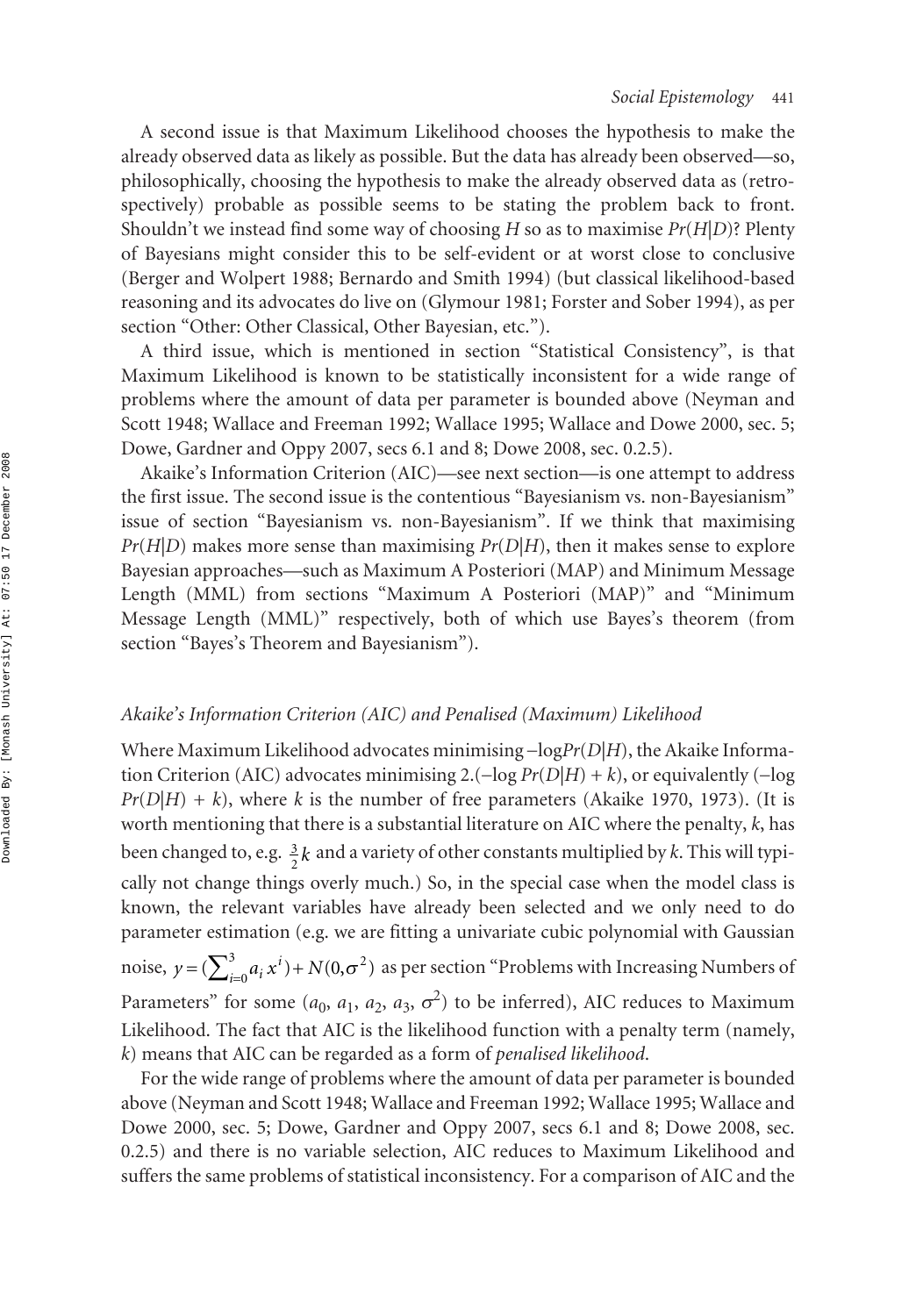Bayesian MML approach (from section "Minimum Message Length (MML)"), see Wallace and Dowe (1999a, sec. 9) and Dowe, Gardner and Oppy (2007).

#### *Bayes's Theorem and Bayesianism*

Following discussions such as that in section "Bayesianism vs. non-Bayesianism" let us explore Bayesianism—the notion that we should look at  $Pr(H|D)$  rather than at *Pr*(*D*|*H*).

The Bayesian approach takes into account our prior beliefs over the space of possible hypotheses. We will write the prior probability of *H* as Pr(H). This is the probability distribution over the space of hypotheses prior to—or *before*—seeing any data. We can combine the prior,  $Pr(H)$  and the (statistical) likelihood function,  $Pr(D|H)$ , to calculate the posterior distribution—which is the probability of hypotheses *after* seeing the data. The relationship between the prior  $(Pr(H))$ , the likelihood  $(Pr(D|H))$ and the posterior  $(\Pr(H|D))$  can be shown using Bayes's theorem, which can also be thought of in terms of a Venn diagram. Repeated application of Bayes's theorem thus gives

$$
Pr(H) \cdot Pr(D | H) = Pr(H \& D) = Pr(D \& H) = Pr(D) \cdot Pr(H | D). \tag{1}
$$

So, this now gives the posterior probability of *H* given *D* as

posterior 
$$
(H|D) = Pr(H|D) = \frac{Pr(H) \cdot Pr(D|H)}{Pr(D)} = \frac{1}{Pr(D)}(Pr(H) \cdot Pr(D|H))
$$
  
=  $\frac{prior(H) \cdot likelihood(D|H)}{marginal(D)},$  (2)

where the marginal probability of *D*,  $Pr(D)$  or marginal(*D*), is the prior probability that *D* is the data-set generated. Informally, depending upon whether *H* is a discrete space over which we sum or a continuous space over which we integrate, we can write  $Pr(D) = \sum_{H} Pr(H) Pr(D | H)$  or  $Pr(D) = \int_{H} Pr(H) Pr(D | H) dH$ . Discrete spaces include cases such as all attributes are categorical (e.g. drinker or non-drinker, smoker or nonsmoker, male or female, etc.) and continuous spaces include attributes such as height or weight. Of course, hybrid spaces with both discrete (categorical) and continuous attributes exist, and the above formula for Pr(D) is modified to sum over the discrete attributes and integrate over the continuous attributes. The term *attribute* sometimes goes by alternative names including (e.g.) *dimension*, *feature*, *field* and *variable*. Note that all the hypotheses are used to calculate *Pr*(*D*) but that they are all summed or integrated out—and, as such, *Pr*(*D*) is independent of any individual hypothesis or rival hypotheses being considered for inference. So, from Equation 2, maximising *Pr*(*H*|*D*) is equivalent to maximising  $Pr(H) \cdot Pr(D|H)$ .

The Bayesian interested in doing inference is quite probably going to be interested in choosing *H* to maximise *Pr*(*H*|*D*)—or, equivalently, to maximise  $Pr(H)$  · *Pr*(*D*|*H*). But issues arise here and, if we are not careful and principled, we might be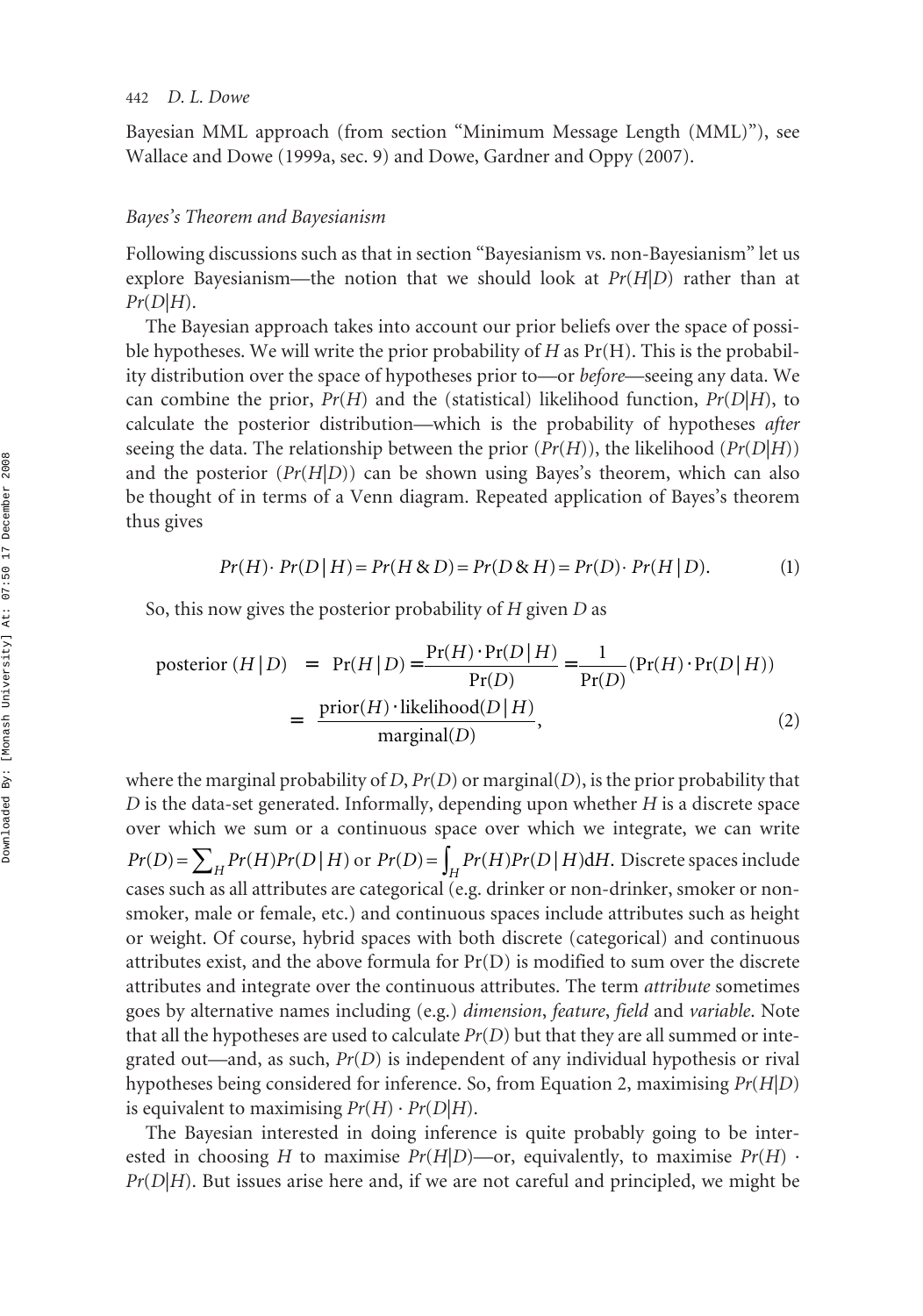left open to a criticism from a classical statistician along the lines of "Classical approaches based on likelihood and penalised likelihood are invariant under reparameterisation, but maximising the Bayesian posterior usually isn't". One issue here will be when we are dealing exclusively with discrete (categorical) attributes and so are dealing with probabilities—and when instead at least one of our attributes is continuous and so we are dealing not with probabilities per se but with *probability densities*.

# *Maximum A Posteriori (MAP)*

As its name suggests, the Bayesian method of Maximum A Posteriori (or MAP) maximises the posterior probability (or density), *Pr*(*H*|*D*), or equivalently, the prior multiplied by likelihood. When all attributes are discrete (categorical), this is statistically invariant under re-parameterisation. However, when at least one of the attributes is continuous, then both *Pr*(*H*) and *Pr*(*H*|*D*) are *densities*. As an example, if the hypothesis, *H*, concerns a height, then  $Pr(H)$  and  $Pr(H|D)$  must be measured in units of 1/length, or length<sup>-1</sup>, in order that the integral of the prior along the height axis gives a probability of 1. In other words, if we're multiplying something by a height (in cm) and the answer is 1, then that something must be in cm<sup>-1</sup>. This gives us some insight into why MAP is generally not statistically invariant. The Bayesian prior on a length will look quite different to the prior on its square, an area—and, indeed, their maxima and minima, etc. will generally be different. The statistical likelihood ( $Pr(D|H)$ ) is invariant but the prior ( $Pr(H)$ ) isn't, so  $Pr(H) \cdot Pr(D|H)$  and the posterior also won't be invariant in general, and therefore the maximum of the posterior—namely, the MAP estimate—also won't be invariant (Dowe, Oliver and Wallace 1996; Wallace and Dowe 1999b, secs 1.2–1.3, 1999c, sec 2, col. 1, 2000, secs 2 and 6.1; Comley and Dowe 2005, sec. 11.3.1; Dowe 2008, sec. 0.2.3). The similarity between MAP and Maximum Likelihood means that MAP inherits the statistical inconsistency results of Maximum Likelihood described in section "Maximum Likelihood" for problems where the amount of data per parameter is bounded above. Even when all attributes are discrete (and so issues of density do not arise), even then MAP can inherit the statistical inconsistency tendencies of Maximum Likelihood for problems where the amount of data per parameter is bounded above (Dowe 2008, footnote 158).

The good news is that if we re-visit MAP very carefully and make sure that our posterior is a *probability* and not a *density*, then we arrive at something which is statistically invariant. If we take some more care (when required), then we also get statistical consistency for the hard problems where the amount of data per parameter is bounded above. This approach is Minimum Message Length (MML) (Wallace and Boulton 1968, 1975; Wallace 2005), which we will discuss in section "Minimum Message Length (MML)". But, first, we all too briefly gloss over some of the many other approaches to inference in the next section and then—in the remainder of section "Some Methods of Inference: Maximum Likelihood, AIC, (Bayesian) MAP, etc."—touch on other issues pertaining to inference.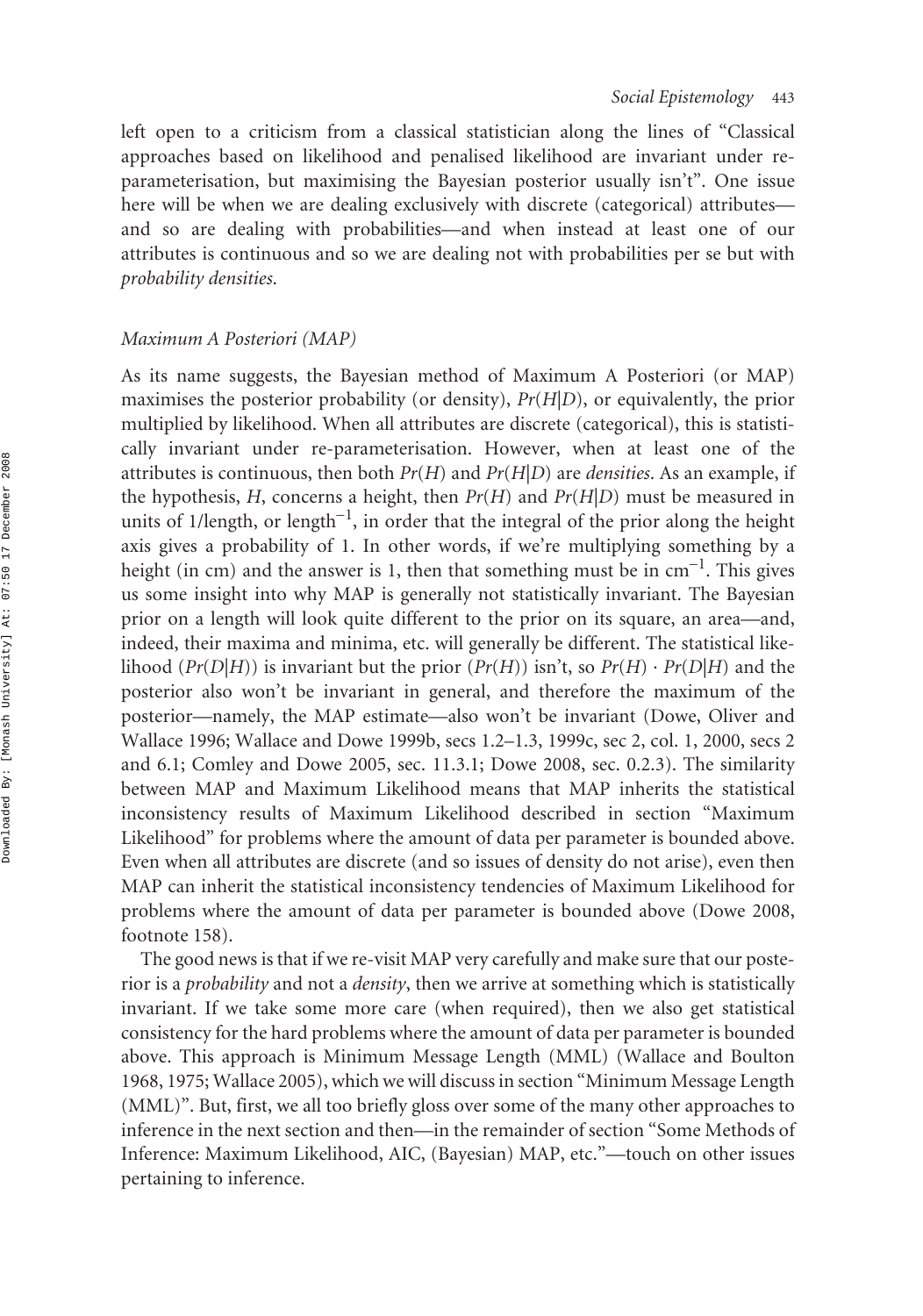#### *Other: Other Classical, Other Bayesian, etc.*

In this section, we attempt to mention some of the myriad of alternative estimation techniques used in the literature and not yet discussed above. One can only do one's best with such an impossible task, but it is worth re-emphasising the point from section "Bayesianism vs. Non-Bayesianism" that the community remains far from unified in how best to do inference. The classical (non-Bayesian) community is far from unified. And, whether or not MML is "*the*" way to do inference, the Bayesian community currently remains a long way from unified.

Schwarz's (1978) Bayesian Information Criterion (BIC) is independent from and coincidentally equivalent to the 1978 version of Minimum Description Length (MDL) (Rissanen 1978) (which, in turn, shares much in common with MML, as per Wallace and Dowe (1999a, secs 6.2 and 7, 1999b), Wallace (2005, sec. 10.2), Comley and Dowe (2005, sec. 11.4.3) and Dowe (2008, sec. 0.2.2), although MML pre-dates MDL by a decade (Wallace and Dowe 1999a, sec. 1, 271, col. 1; Comley and Dowe 2005, sec. 11.1; Dowe 2008, secs 0.2.2–0.2.4)). Recall from section "Akaike's Information Criterion (AIC) and Penalised (Maximum) Likelihood" that AIC was a penalised likelihood of the form  $-\log Pr(D|H) + k$  where *k* is the number of free parameters. BIC advocates minimising  $-\log Pr(D|H) + \frac{k}{2} \log N$ , where *N* is the sample size of the data. For sufficiently large *N* (indeed, once  $N \ge 8 > e^2$  and log  $N > 2$ ), we see that the BIC penalty of  $\frac{k}{2}$  log *N* becomes greater than the AIC penalty of *k*. So, for larger sample sizes, BIC tends to give a larger (and, we contend, more appropriate) penalty than AIC. 2 2

The Vapnik–Chervonenkis dimension, Structural Risk Minimisation (SRM) and Support Vector Machine (SVM) approach (Vapnik 1995) is a (classical or) non-Bayesian approach which came from the machine learning community and is only slowly working its way through statistics and econometrics. That said, there have been efforts to do this in a Bayesian way and also in a (Bayesian) MML way (Vapnik 1995, sec. 4.6; Tan and Dowe 2004; Dowe 2007, 2008, sec. 0.2.2), including explicitly modelling (Dowe 2008, footnote 53, fourth way, 527–528) the distribution of *all* the variables, including the input variables.

The minimum expected Kullback–Leibler distance (MEKLD, or MEKL, or minEKL) estimator (Dowe et al. 1998; Wallace 2005, secs 4.7–4.9; Dowe, Gardner and Oppy 2007, sec. 6.1.4) is a Bayesian estimator which uses the notion of Kullback–Leibler distance (from section "Kullback–Leibler Divergence (or Kullback–Leibler Distance)") to attempt to optimise the (average) log-loss probabilistic score from section "Probabilistic Inference—vs. Mere Non-probabilistic Classification" on future, as yet unseen, data. It does this by taking the Bayesian posterior distribution *Pr*(*H*|*D*) over hypotheses *H* to then get a distribution *f*(*y*|*D*) on "expected" future data, *y*. Having such a probability distribution on the "expected" future data, it then seeks a hypothesis *H* which - in average expectation - optimises the "expected" log-loss penalty. The purpose of minEKL is to be the best possible (Bayesian) predictor within the parameter space. It is perhaps curious that this was the original motivation behind AIC (Akaike 1970, 1973), although Akaike tried to do this without use of a Bayesian prior. A comparison between MEKLD and AIC is given in Dowe, Gardner and Oppy (2007, sec. 6.1.4).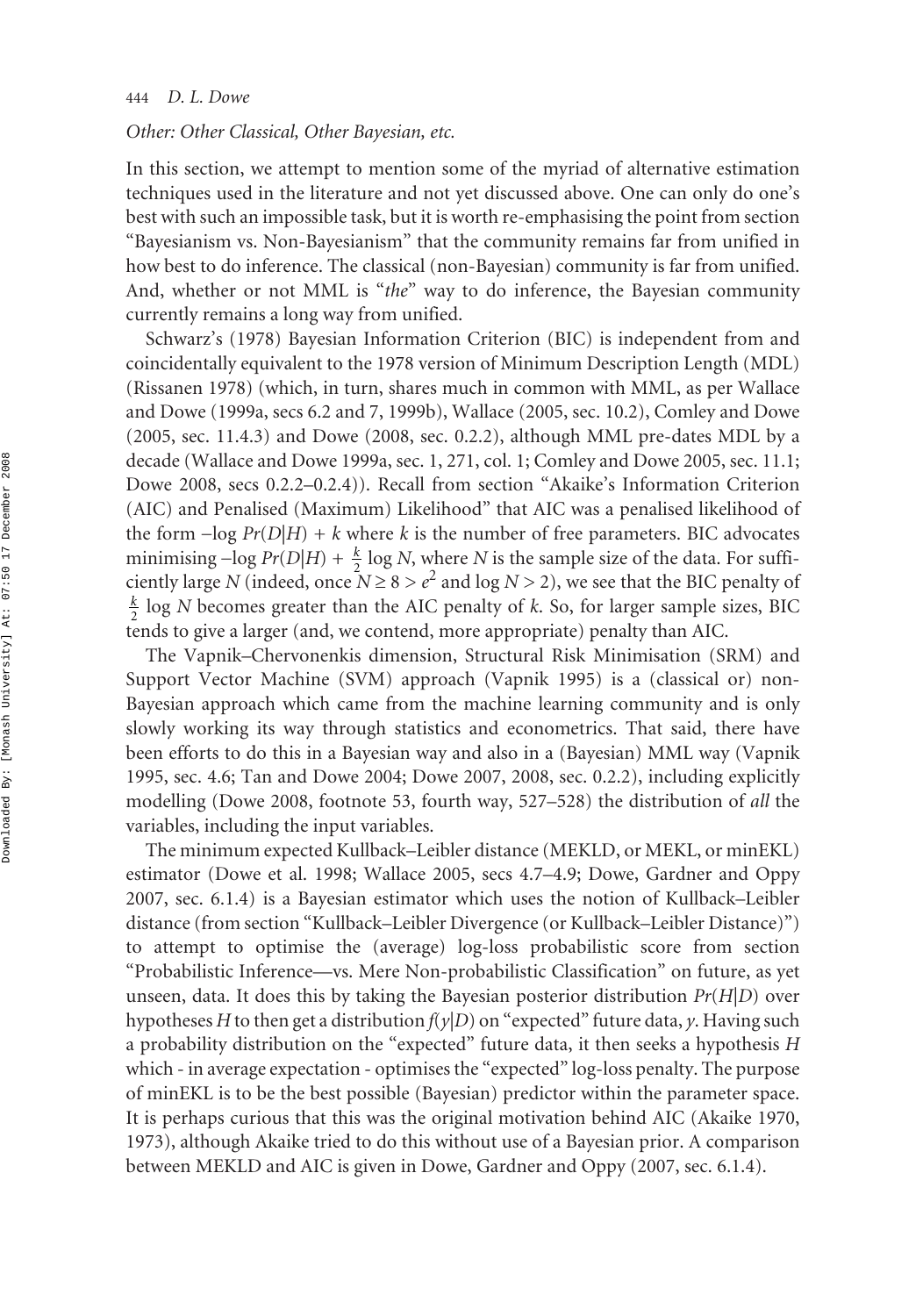We now say something about hypothesis testing (as a form of inference), experimental design and prediction in the next three sections respectively, and then talk about Bayesian Minimum Message Length (MML) inference in section "Minimum Message Length (MML)".

# *Hypothesis Testing*

Recall from section "Maximum Likelihood" that Maximum Likelihood tries to choose a hypothesis, *H*, to make the already observed data, *D*, as retrospectively likely as possible. Classical hypothesis tests do the same curious thing, trying to say how probable the observed data would be if the actual hypothesis were true—rather than how probable the hypothesis is given the data. As such, classical hypothesis tests—like maximum likelihood—often neglect how complicated or even tightly-peaked the hypothesis is (Dowe 2008, sec. 1 and footnotes 57 and 58). In fairness, the classical hypothesis test tries to objectively side-step any use of Bayesian priors, although they often (inadvertently?) include a prior which can be slightly curious (Dowe 2008, sec. 0.2.5).

## *Experimental Design, Data Collection Protocol and Likelihood Principle*

This (brief) section is partly to mention that any experiment should be designed "randomly" to collect as much information as possible (Dowe 2008, sec. 0.2.7, 544). Whatever the data collection protocol, the statistical *likelihood principle* says, roughly, that the likelihood function  $Pr(D|H)$  is all that we need to know about the data (Berger and Wolpert 1988; Grossman forthcoming). As such, Maximum Likelihood will always honour the likelihood principle. In changing from a Binomial protocol (when we sample a fixed number of times) to a Negative Binomial protocol (when we sample until a fixed number of successes), MML (from section "Minimum Message Length (MML)") gives at worst a minor violation of the likelihood principle (Wallace 2005, sec. 5.8) (although I am not convinced that this constitutes a valid criticism of MML). But, as discussed in Wallace and Dowe (1999b, sec. 2.3.5) and Wallace (2005, sec. 10.2.2), some inference methods—even those doing all they can to avoid using a Bayesian prior—can be in substantial violation of the likelihood principle.

Having said above something one could interpret as meaning that we wish to design our experiment to have the maximum expected information gain, over the next 16 lines or so I'd now like to change tack and put forward something of a paradox—or the making thereof. Consider experiments (or tests)  $T_1, T_2, ..., T_s, ...,$  $T_i$ , ... such that, for some  $n > 0$ , experiment  $T_i$  has probability  $2^{-2^{-(n+i)}}$  of yielding 0 information. The experiments can be independent of one another, and perhaps are such that with probability  $1 - 2^{-2^{-(n+i)}}$ , experiment  $T_i$  yields  $2^i / (1 - 2^{-2^{-(n+i)}})$  bits, thus yielding an expected information gain from experiment *Ti* of  $(1-2^{-2^{-(n+i)}}) \times (2^i / (1-2^{-2^{-(n+i)}})) = 2^i$  bits. Letting  $s \ge 1$ , the probability that, starting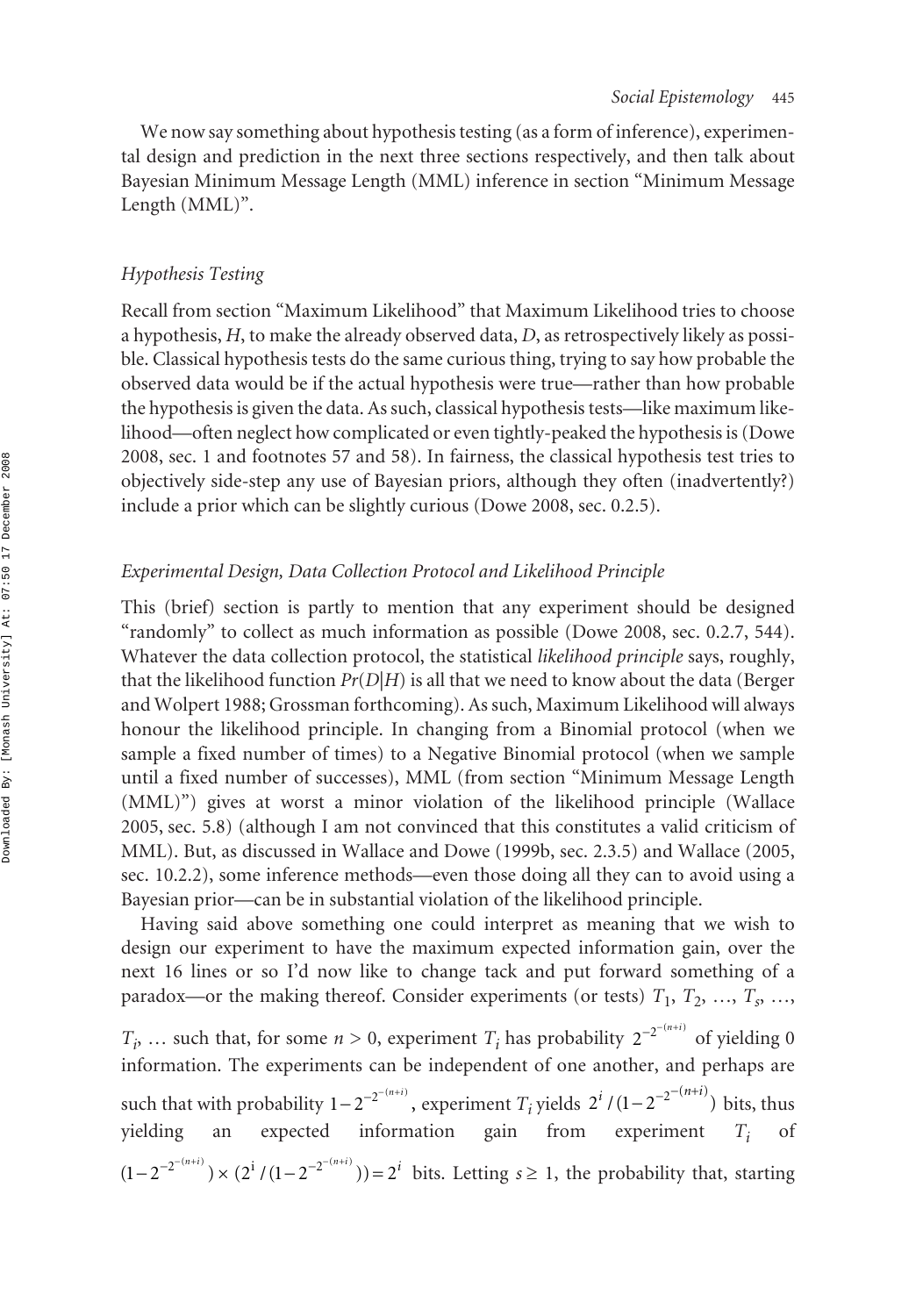with experiment  $T_s$ , all the experiments  $T_s$ ,  $T_{s+1}$ , ... yield 0 information is  $2^{-2^{-(n+s)}} \times 2^{-2^{-(n+s+1)}} \times \ldots = 2^{-(2^{-(n+s)})+2^{-(n+s+1)}+ \ldots)} = 2^{-(2^{-(n+s-1)})}$ . On the other hand, the expected information gain from starting with experiment  $T_s$  is  $2^s + 2^{s+1} + ... = \infty$ . Paradoxically, for a finite number (say *j*) of experiments,  $T_s$ , …,  $T_{s+1}$ <sub>1</sub>, the larger the value of *s* that we start with, the larger our expected information gain but the greater the probability that all the experiments from  $T_s$  to  $T_{s+j-1}$  and forever will all

yield 0 information. With *n* > 0, this probability  $2^{-(2^{-(n+s-1)})}$  of getting no information rapidly approaches 1 for increasing *s*. We can extend the paradox by averaging the information gains of  $T_s$ ,  $T_{s+1}$ , ...,  $T_u$  and then letting u tend to infinity. As u gets larger, the expected average information gain (divided by  $(u-s+1)$ ) tends to infinity (on the one hand) but—(on the other hand) curiously—the probability that the average information gain (divided by  $(u-s+1)$ ) is arbitrarily close to 0 becomes arbitrarily close to 1.

And, last, while not about design *per se* but rather about protocol, an issue about the reporting and collection of results (rather than directly about the collection of data) is the unfortunate trend of not reporting negative results (Dowe 2008, sec. 0.2.5) and of only reporting positive results. There seems to be some sort of widespread—but fortunately not universal—implicit result-reporting protocol in some communities whereby negative results only get to be published when following on in response to a reported positive result. This can easily become data censoring of a primitive kind and can give rise to all sorts of bias. (Although it is not in a medical area, this view is presumably shared by the recently formed *Journal of Interesting Negative Results in Natural Language Processing*.)

# *Prediction*

Recall the distinction(s) between inference and prediction in section "(Probabilistic) Prediction" (Wallace and Dowe 1999a, sec. 8; Wallace 2005, sec. 10.1.2). As in the AIC approach of Akaike (1970, 1973), the classical approach to prediction seems to be to find the single best theory—and use that for both inference and prediction. One could argue that it makes more sense intuitively—even in the classical (non-Bayesian) approach, such as Akaike's—to combine several theories which perform similarly (Wallace and Dowe 1999c, sec. 4). Empirical results would certainly suggest (Dowe, Gardner and Oppy 2007) that this is true in the case of AIC.

The Bayesian approach to prediction consists of taking every available theory in the parameter space and weighting it according to its posterior probability, and then using this to get a predictive distribution over expected future data. The resultant distribution will not necessarily be in the original parameter space—e.g. if our distribution is known to be  $N(0, \sigma^2)$  and we consider all such possible distributions weighted by the posterior density of  $\sigma^2$  (or, equivalently, of  $\sigma$ ), the result will be an infinite mixture of Normal distributions.

Note that where the predictive distribution is not in the parameter space, the best fit to the predictive distribution from within the parameter space turns out to be the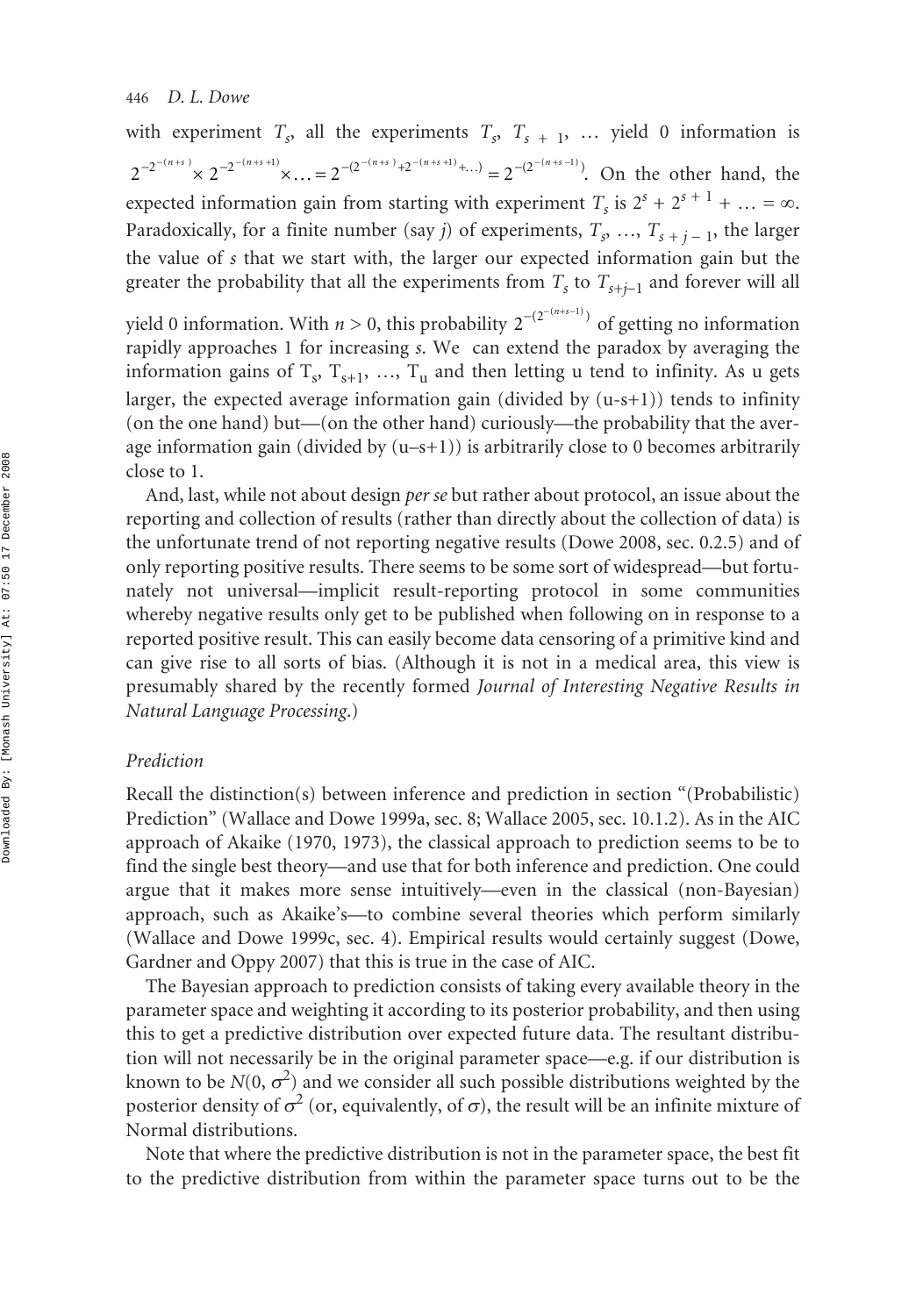MEKLD estimator (Dowe et al. 1998; Wallace 2005, secs 4.7–4.9; Dowe, Gardner and Oppy 2007, sec. 6.1.4) from section "Other: Other Classical, Other Bayesian, etc.". This makes sense, because MEKLD gives the best expected log-loss score (amongst hypotheses within the parameter space) and also because (recalling section "Probabilistic Inference—vs. Mere Non-probabilistic Classification") log-loss scoring rewards the true probabilities (if known) and appears to be unique in doing so (Dowe 2008, sec.  $0.2.5$ ).

Where there is one outstandingly good theory, then prediction and inference come very much to the same thing (Dowe 2008, sec. 0.3.1). However, they can vary when there is no outstandingly good theory, whereupon it is a good idea for predictive purposes to make a weighted combination of good inferences (Wallace and Dowe 1999a, sec. 8, 1999c, sec. 4), ideally—where feasible—weighting over the entire posterior.

#### **Minimum Message Length (MML)**

From Equation 2 and section "Bayes's Theorem and Bayesianism", we have that choosing *H* to maximise  $Pr(H|D)$  is equivalent to choosing *H* to maximise  $Pr(H) \cdot Pr(D|H)$ . By the monotonicity of the logarithm function, this is equivalent to minimising −  $log(Pr(H) \cdot Pr(D|H)) = -logPr(H) - logPr(D|H)$ . Simply changing notation, we can equivalently write

$$
\arg \max_{H} Pr(H|D) = \arg \max_{H} Pr(H) \cdot Pr(D|H)
$$
  
= 
$$
\arg \min_{H} -\log Pr(H) - \log Pr(D|H).
$$
 (3)

All data-sets—or at least all the ones I've used and/or heard of—are finite. This is partly so because, as mentioned at the start of section "Desiderata in (Probabilistic) Inference and (Probabilistic) Prediction", all heights and weights, etc. are measured to finite accuracy and finitely many decimal places (Wallace and Dowe 1993, 1–3, 1994, 38, secs 2 and 2.1, 2000, sec. 2, 74, col. 2; Dowe, Allison et al. 1996, sec. 2; Kissane, Bloch, Dowe et al. 1996, 651; Comley and Dowe 2003, sec. 9; Fitzgibbon, Dowe and Vahid 2004, eqn (19); Comley and Dowe 2005, sec. 11.3.3, 270; Wallace 2005, secs 3.1.1 and 3.3; Dowe, Gardner and Oppy 2007; Dowe 2008, sec. 0.2.4).

Given that heights, weights and other measurements are measured and recorded to finite accuracy, a fact often neglected by statisticians is that the likelihood, *Pr*(*D*|*H*), can be viewed as a *probability* rather than as a *density* (of zero point mass). Let us clarify with an example. The probability of measuring a height of (say) 1.84 m is the probability that the height is between (say) 1.835 and 1.845 m. So,  $Pr(D|H)$  is a probability (as measured), even if (in some sort of theory) perhaps a density. In the case that our parameter space is a continuum—such as the mean and variance,  $\mu$ and  $\sigma^2$ , of heights—if we suitably quantise this down into at most countably many permissible (or usable) estimates, then *Pr*(*H*) will also correspond to a probability and not a density (and we can even argue that the standard deviation,  $\sigma$  should be bounded below by a multiple of the measurement accuracy (Wallace and Dowe 1994, sec. 2.1; Dowe, Allison et al. 1996, sec. 2; Kissane, Bloch, Dowe et al. 1996, 651;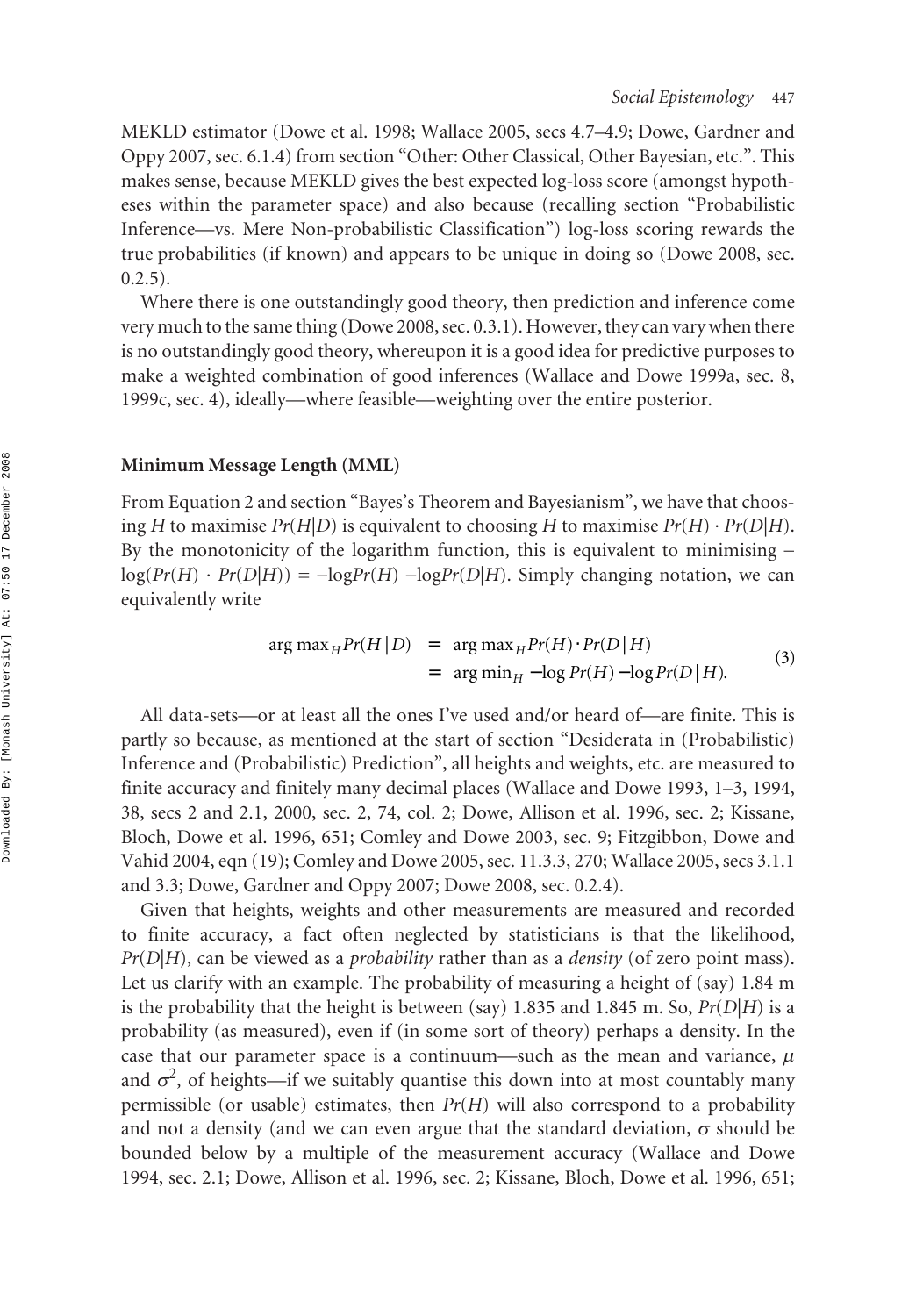Comley and Dowe 2003, sec. 9; Comley and Dowe 2005, sec. 11.3.3; Dowe 2008, sec. 0.2.4)). As alluded to at the end of section "Maximum A Posteriori (MAP)", this will give us *Pr*(*H*), *Pr*(*D*|*H*) and (consequently) *Pr*(*H*|*D*) all as probabilities—and *not* as densities.

#### *Information Theory, Compression and MML*

It should be clear to the reader from section "Maximum A Posteriori (MAP)" and/or from Dowe (2008, footnote 158 and sec. 0.2.3) that MML is, in general, different from MAP.

Let us now mention a result from information theory Shannon (1948) that an event *ei* of probability *pi* can be encoded in a prefix code by a code-word of length *l i* where −log *pi* ≈ *l <sup>i</sup>* < (−log *pi* ) + 1. This can be achieved with a Huffman code, which successively joins the two least probable events together and iterates. For details of code construction, see Wallace (2005, chap. 2, especially sec. 2.1), including the example in Wallace (2005, sec. 2.1.4 and fig. 2.5). As a simple example, if we have  $\{p_1, p_2, p_3, p_4, p_5\}$  $= \{1/2, 1/4, 1/16, 1/16, 1/8\}$  and we are considering binary codes, then a Huffman code would first join  $e_3$  and  $e_4$  (call this  $e_{3,4}$ ) to give a probability of  $1/16 + 1/16 = 1/8$ , then next join  $e_{3,4}$  and  $e_5$  (call this  $e_{3,4,5}$ ) to give a probability of  $1/8 + 1/8 = 1/4$ , then join  $e_2$ to  $e_{3,4,5}$  (call this  $e_{2,3,4,5}$ ) to give a probability of  $1/4 + 1/4 = 1/2$ , and then finally join  $e_1$ and  $e_{2,3,4,5}$ , resulting in a probability of  $1/2 + 1/2 = 1$ , whereupon it would stop. With "up" branches being given the bit 0 and "down" branches being given the bit 1, this would result in a binary code tree as in Figure 1 where  $e_1$ ,  $e_2$ ,  $e_3$ ,  $e_4$  and  $e_5$  respectively have the code-words 0, 10, 1100, 1101 and 111. In this friendly example, we note that  $l_i = -\log_2 p_i$  in each case.

Given that an event of probability  $p_i$  can be represented by a code-word of length *l*<sub>i</sub>, looking at Equation 3, we see that −log*Pr*(*H*) can be regarded as the length of a message for encoding a hypothesis and −log*Pr*(*D*|*H*) can be regarded as the length of a message for encoding the data given this hypothesis. So, maximising the posterior *probability*, *Pr*(*H*|*D*), is equivalent to minimising the length of a two-part



Figure 1 A simple Huffman code tree.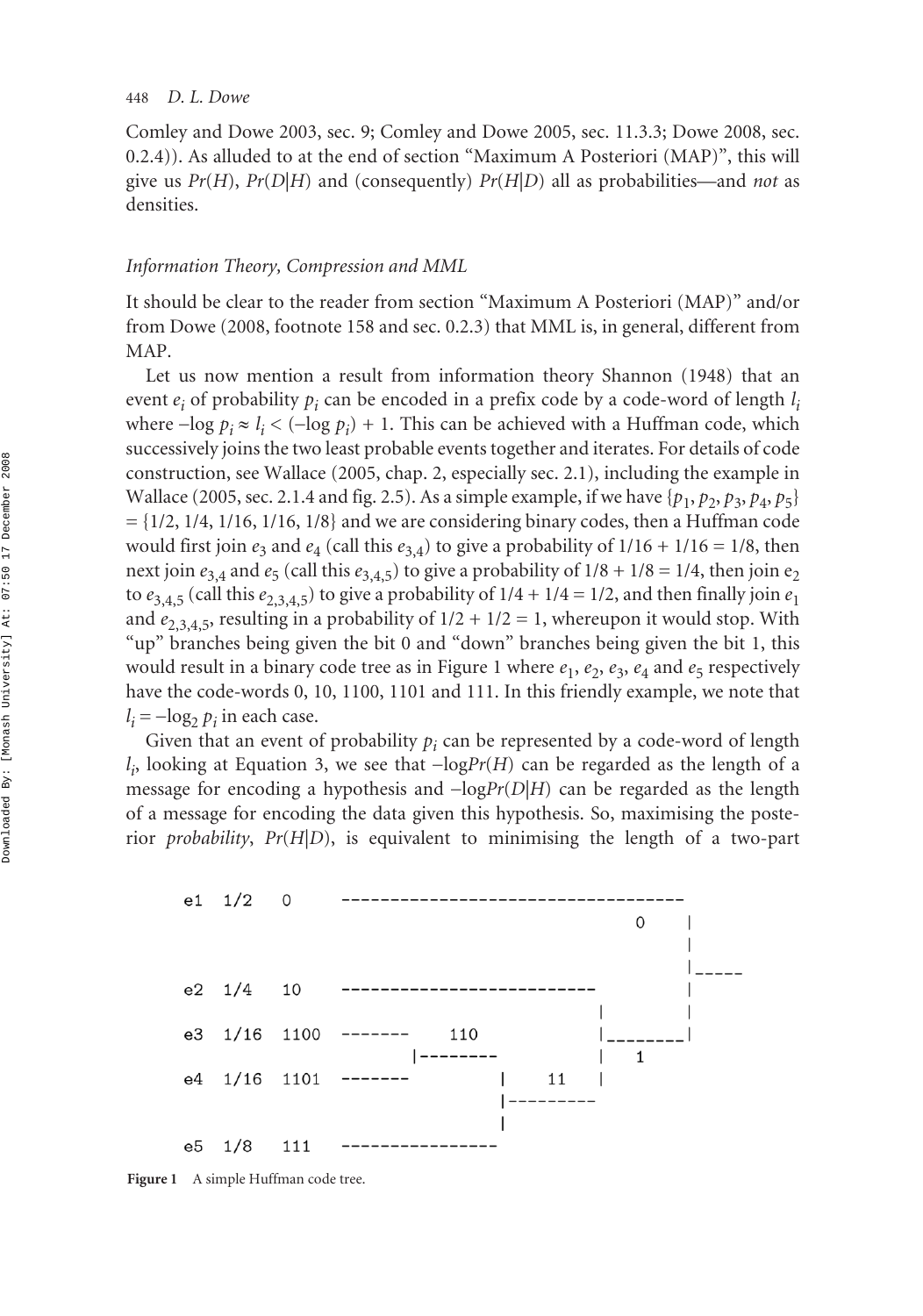message,  $-\log Pr(H)$  –log $Pr(D|H)$ , for jointly encoding the hypothesis and the observed data given this hypothesis. Hence the name minimum message length (MML). Given that MML is maximising a *probability* and *not* a density, and given the benefits of this (as per section "Properties of MML (and Approximations)"), MML can be thought of as MAP done properly (Wallace and Dowe 1999b, secs 1.2– 1.3, 1999c, sec. 2, col. 1, 2000, secs 2 and 6.1; Comley and Dowe 2005, sec. 11.3.1; Dowe, Gardner and Oppy 2007, sec. 5.1, coding prior; Dowe 2008, footnote 158).

Philosophers wanting to know more about MML might wish to read Wallace (2005), Dowe, Gardner and Oppy (2007) and Dowe and Oppy (2001). Some of the many other articles of interest include Wallace and Boulton (1968), Comley and Dowe (2003, 2005), Wallace and Dowe (1999a) and Dowe (2008).

#### *Ockham's Razor and MML*

We recall the idea from Ockham's razor—or a common interpretation thereof—that if two theories fit the data equally well then one should prefer the simpler. Given MML's desire to quantitatively find (relatively) simple theories that fit the data (relatively) well, one can regard MML as being not only a quantitative version of Ockham's razor, but perhaps also a generalisation. Where Ockham's razor only seems to tell us which theory to prefer when both fit the data equally well, MML gives us a quantitative trade-off between simplicity and goodness of fit.

Figure 2 gives an example of two rival hypotheses,  $H_1$  and  $H_2$ , for the data. We see that the encoding of Data given  $H_2$  is shorter than that of Data given  $H_1$ , meaning that  $H_2$  fits the data with a better log-likelihood than did  $H_1$ . However, we also see that the code length for  $H_1$  is far shorter than that of  $H_2$ , meaning that  $H_1$  is far more probable a priori (or simpler) than  $H_2$ . In this example, the shorter two-part message length is the explanation involving  $H_1$ , and so it would be the preferred MML inference. For further comments on MML and Ockham's razor, see, e.g. Needham and Dowe (2001), Comley and Dowe (2005, sec. 11.4.3) and Dowe (2008, footnotes 18 and 182).

#### *Turing Machines, Algorithmic Information Theory and MML*

A *Turing machine* (TM) (Wallace 2005, sec. 2.2.1) is an abstract mathematical model of a computer program. It can be written in a language from a certain alphabet of symbols (such as 1 and (blank) ""). We assume that Turing machines have a read/write



Figure 2 Two-part message lengths for two rival hypotheses for some Data.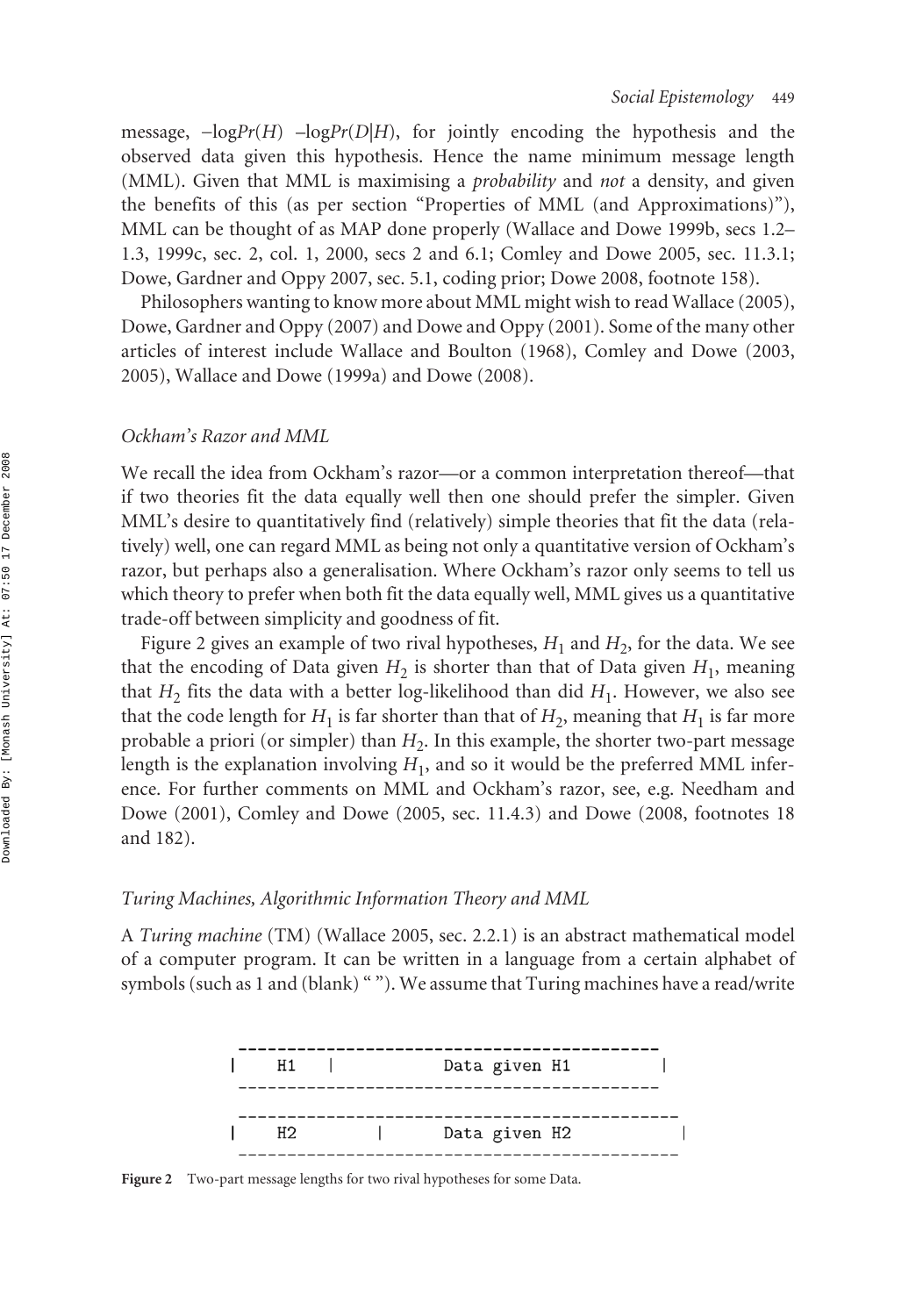head on an infinitely long tape. A Turing machine in a given state (with the read/write head) reading a certain symbol either moves to the left (*L*) or to the right (*R*) or stays where it is and writes a specified symbol. The instruction set for a Turing machine can be written as:

$$
f: States \times Symbols \rightarrow States \times (\{L,R\} \cup Symbols)
$$

Without loss of generality we can assume that the alphabet is the binary alphabet  $\{0,1\}$ , whereupon the instruction set for a Turing machine can be written as:

 $f$ : *States* × *Symbols*  $\rightarrow$  *States* × ({ $L, R$ }  $\cup$  *Symbols*).

Any known computer program can be represented by a Turing Machine. *Universal* Turing Machines (UTMs) are like compilers and can be made to emulate *any* Turing Machine (TM).

An example of a Turing machine would be a program which, for some  $a_0$  and  $a_1$ , when given any input *x*, calculates (or outputs)  $a_0 + a_1x$ . In this case, *x* would input in binary (base 2), and the output would be the binary representation of  $a_0 + a_1x$ .

A *Universal Turing machine* (UTM) (Wallace, 2005, sec. 2.2.5) is a Turing machine which can simulate any other Turing machine. So, if *U* is a UTM and *M* is a TM, then there is some input  $c_M$  such that for any string *s*,  $U(c_M s) = M(s)$  and the output from *U* when given the input  $c_M s$  is identical to the output from  $M$  when given input  $s$ . In any other words, given any TM  $M$ , there is an emulation program (or code)  $c_M$  so that once *U* is input  $c_M$  it forever after behaves as though it were *M*.

The notion of *algorithmic information theory* (or *Kolmogorov complexity*) (Solomonoff 1964; Kolmogorov 1965; Chaitin 1966) of a string *x* is the length of the shortest input  $l_x$  to a UTM *U* such that  $U(l_x) = x$ —i.e. *U* will output *x* if given input  $l_x$ . Informally, if the length of  $l_x$  is the same as (or larger than) the length of *x*, then we can say that *x* is random in some sense. Similarly, if the length of  $l_x$  is much less than the length of *x*, then we can say that *x* is non-random.

Of these works from the mid-1960s, Kolmogorov (1965) and Chaitin (1966) study this important new concept while Solomonoff (1964) is also interested in using it for prediction. This work from the mid-1960s was very shortly before the first appearance of MML (Wallace and Boulton 1968). And just as MML can be regarded as a quantitative version of Ockham's razor (or as a generalisation thereof) as per section "Ockham's Razor and MML" and Figure 2, MML can also be regarded as (two-part) Kolmogorov complexity (Wallace and Dowe 1999a; Comley and Dowe 2005; sec. 11.4.3; Wallace 2005, chap. 2; Dowe 2008, secs 0.2.2, 0.2.7 and 0.3.1). Here, the first ("hypothesis") part of the message tells the Turing machine what hypothesis program is to be emulated but no output is written yet. The bit string in the second ("data given hypothesis") part of the message then causes the emulation program to output the original data string.

Note the analogy between MML as information theory in section "Information Theory, Compression and MML" and MML as *algorithmic* information theory in this section. And, very relatedly, note that the Kolmogorov complexity is dependent on the choice of UTM, and that this is a *Bayesian* choice (Wallace and Dowe 1999a, secs 2.4 and 7; Comley and Dowe 2005, sec 11.3.2; Dowe 2008, footnote 133).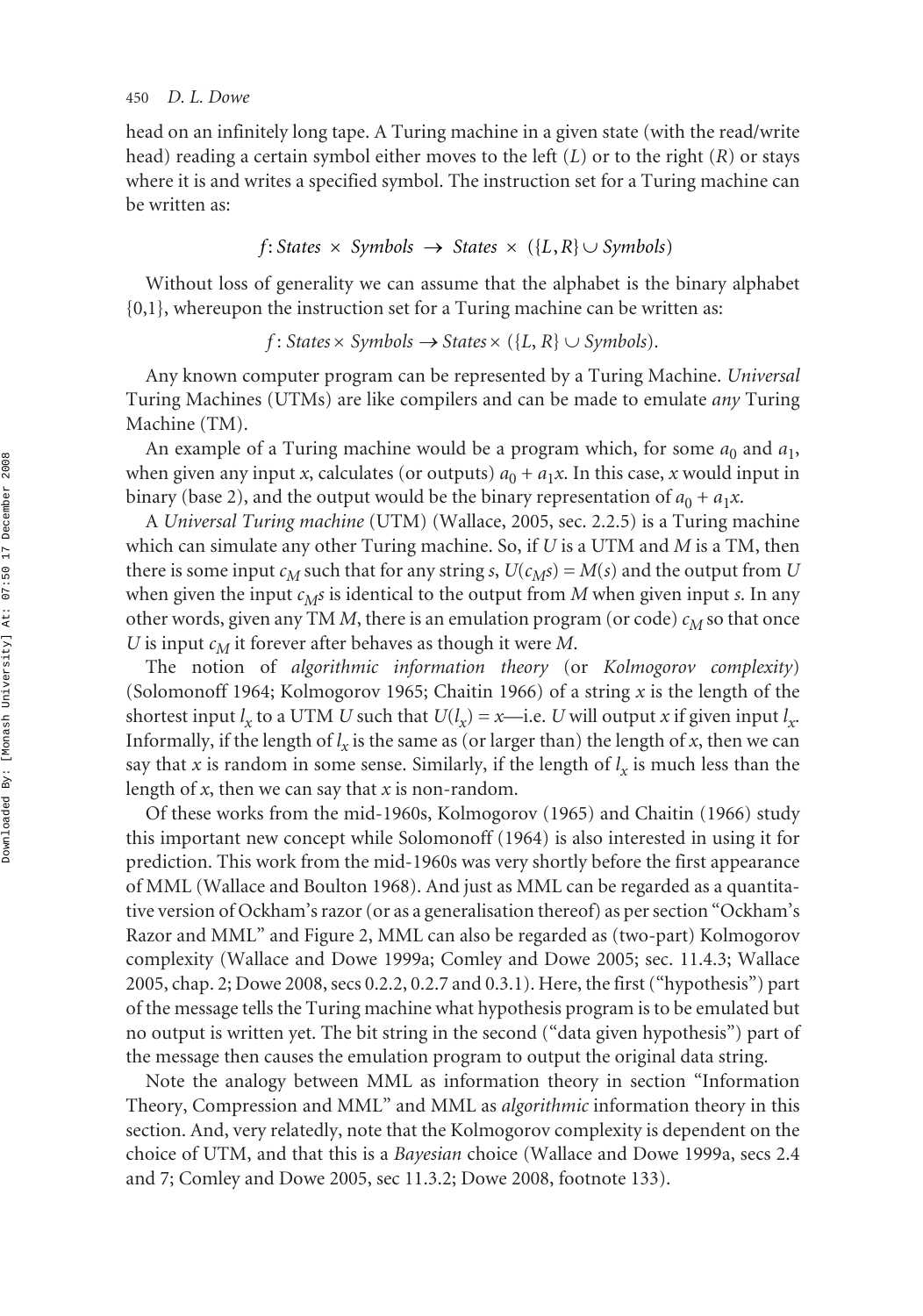## *Properties of MML (and Approximations)*

The approach obtained from strictly minimising the message length as above is called Strict Minimum Message Length—or Strict MML, or SMML (Wallace and Boulton 1975; Wallace and Freeman 1987; Wallace and Dowe 1999a, sec. 6.1; Wallace 2005, chap. 3; Dowe, Gardner and Oppy 2007, sec. 5; Dowe 2008, footnotes 12, 153, 158 and 196 and sec. 0.2.2). Despite the many desirable properties of SMML (Wallace 2005, sec. 3.4), it can be computationally intractable even for relatively simple problems (Wallace 2005, sec. 3.2.9). (Historically, Strict MML (Wallace and Boulton 1975) came 7 years after MML (Wallace and Boulton 1968).) In practice, we often use a variety of applications, and these are also known to share many of the desirable properties of SMML.

Given data, *D*, the MMLD (or  $I<sub>1D</sub>$ ) approximation (Wallace 2005, secs 4.10 and 4.12.2; Dowe 2008, sec. 0.2.2) seeks a region *R* which minimises

$$
-\log\left(\int_{R} h(\vec{\theta}) d\theta\right) - \frac{\int_{R} h(\vec{\theta}) \cdot \log f(\vec{D} \mid \vec{\theta}) d\theta}{\int_{R} h(\vec{\theta}) d\theta}.
$$
\n(4)

The length of the first part is the negative log of the probability mass inside the region, *R*. The length of the second part is the (prior-weighted) average over the region *R* of the log-likelihood of the data, *D*.

An earlier approximation similar in motivation which actually inspired MMLD is the Wallace-Freeman approximation (Wallace and Dowe 1999a, sec. 6.1.2; Wallace 2005, chap. 5),

$$
- \log \left( h(\vec{\theta}) \cdot \frac{1}{\sqrt{\kappa_d^d \text{ Fisher}(\vec{\theta})}} \right) - \log f(\vec{x} | \vec{\theta}) + \frac{d}{2},\tag{5}
$$

which was first published in the statistics literature (Wallace and Freeman 1987).

The term  $1/\sqrt{\kappa_d^d}$  Fisher ( $\vec{\theta}$ ) gives a measure of uncertainty or quantisation in hypothesis space, where *d* is the number of continuous-valued parameters,  $\kappa_d$  is a constant (Fitzgibbon, Dowe and Vahid 2004, 441; Wallace 2005, table 3.4) between 1/ 12 and  $1/(2πe)$  and the Fisher information, Fisher  $(θ)$ , is as described in section "Bayesianism vs. Non-Bayesianism". (More specifically, in maths-speak, <sup>κ</sup>*<sup>d</sup>* corresponds to the geometry of the optimally tesselating—or tiling—Voronoi region in *d* dimensions. In plainspeak, circles are compact but don't tile because they leave gaps, squares tile the plane, but hexagons tile optimally.  $\kappa_2 = 5/(36\sqrt{3})$  corresponds to the geometry of a hexagon.) The term *d*/2 is the round-off in the second part of the message  $\vec{\theta}$ 

due to the uncertainty in the parameter estimate.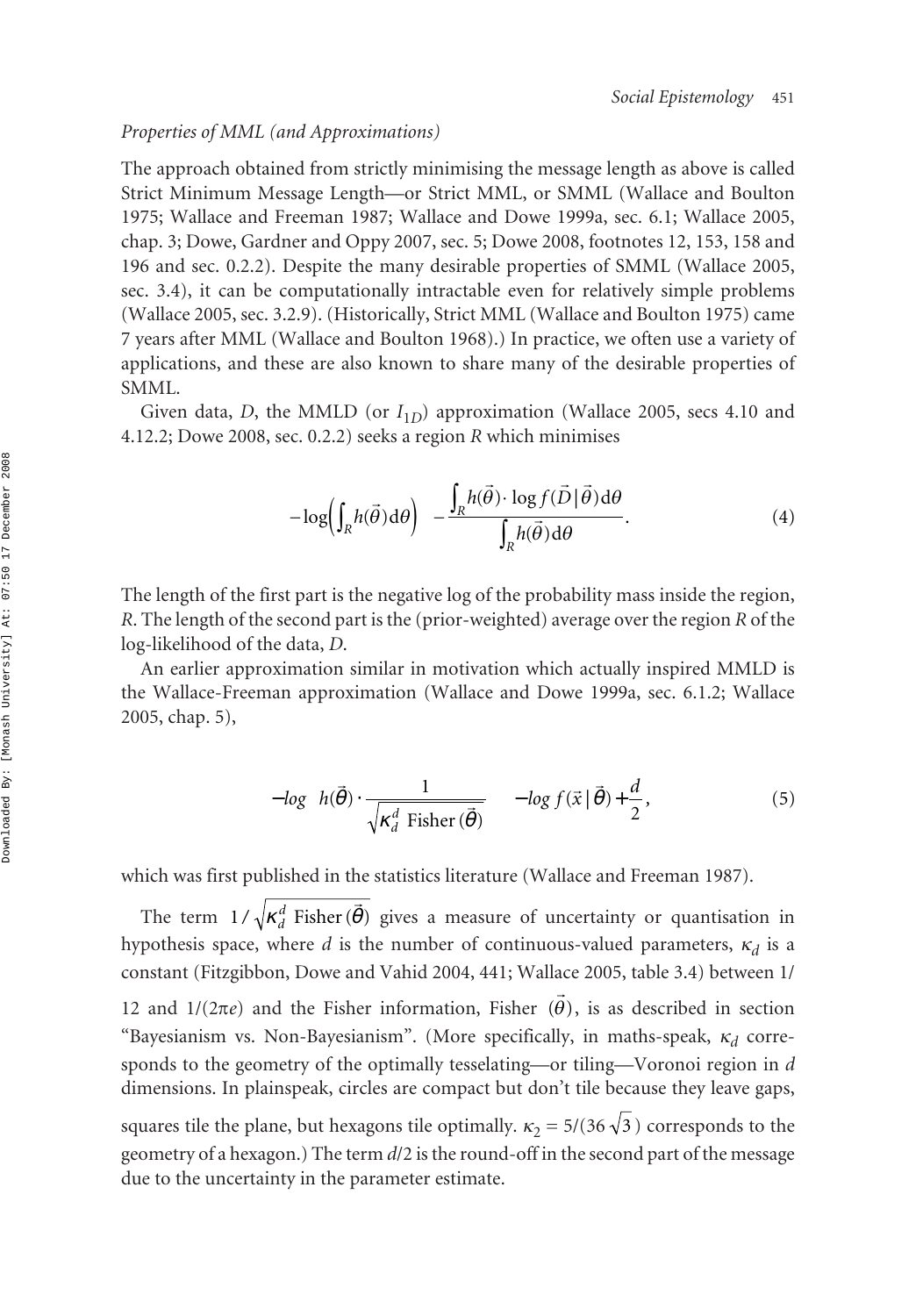#### 452 *D. L. Dowe*

Perhaps the first thing to mention about Strict MML is its generality (Wallace 2005, sec. 3.4.3), that it is always defined—as likewise is Kolmogorov complexity. Strict MML, Wallace–Freeman and MMLD are all statistically invariant (Wallace 2005), as also are the estimators from Dowe (2008, sec. 0.2.2, footnotes 64 and 65) alluded to near the end of the section "Probabilistic Inference—vs. Mere Non-probabilistic Classification". Various theoretical results exist about the statistical consistency and efficiency of Strict MML (Wallace and Freeman 1987, 241; Barron and Cover 1991; Wallace 1996, 2005, sec. 3.4.5; Dowe, Gardner and Oppy 2007, sec. 5.3.4), and specific examples demonstrate the statistical consistency of Wallace–Freeman (Dowe and Wallace 1997) and similar approximations (Wallace and Freeman 1987; Wallace 1995). Many papers (e.g. Wallace and Freeman 1992; Wallace and Dowe 1993, 1999a, sec. 9, 1999b; Wallace 1995; Dowe, Oliver and Wallace 1996; Fitzgibbon, Dowe and Vahid 2004; Tan and Dowe 2002, 2003, 2004; Dowe, Gardner and Oppy 2007) attest to excellent small-sample performances of the Wallace–Freeman (or similar) approximation.

Another, possibly prophetic, thing to mention is that Strict MML first appeared in 1975 (Wallace and Boulton 1975) and the approximation from Equation 5 with the lattice constants ( $\kappa_d$ ) first appeared in 1987 (Wallace and Freeman 1987), where  $\kappa_2$ corresponds to the hexagon. When the trinomial (or 3-state multinomial) distribution—which has  $d = 2$ , as the parameters are  $p_1$  and  $p_2$  (because  $p_3 = 1 - p_1 - p_2$ )—was first done using Strict MML well over a decade later, with a uniform prior and  $N = 60$ data-points, the partition (of the triangle) for the trinomial distribution turned out to contain an absolute abundance of hexagons (Wallace 2005, fig. 3.1, 166).

#### **Problems with Increasing Numbers of Parameters**

Consider the univariate polynomial regression problem of Dowe, Gardner and Oppy (2007, sec. 6.2) and Dowe (2008, sec. 0.2.3). Given data  $(x, y)_{i=1,...,N}$ , we seek *d*,  $a_0$ , …,

 $a_d$ ,  $\sigma^2$  such that  $y = (\sum_{i=0}^d a_i x^i) + N(0, \sigma^2)$ . This is a problem of nested models (or subfamilies) (Dowe, Gardner and Oppy, 2007, sec. 7.1), in that (e.g.) every quadratic is also a cubic. *i*  $= (\sum_{i=0}^{d} a_i x^i) + N(0, \sigma^2).$ 

Studies (Wallace 1997; Dowe 2008, ref. 281; Dowe, Gardner and Oppy 2007, sec. 6.2.1; Dowe 2008, ref. 281) show that the classical Maximum Likelihood and AIC methods from sections "Maximum Likelihood" and "Akaike's Information Criterion (AIC) and Penalised (Maximum) Likelihood" over-fit, over-estimating the model order and (as in the section "Maximum Likelihood") under-estimating the variance,  $\sigma^2$ . MML gets the model order correct more often, sometimes under-estimating it (Dowe, 2008, footnote 153) and certainly getting a smaller squared error in prediction.

A different problem with nested models is that of econometric autoregressive time series. Models with terms from only the recent past are a special case of models including all of these terms and terms from the more distant past. Studies (Fitzgibbon, Dowe and Vahid 2004; Dowe, Gardner and Oppy 2007, sec. 6.2.2) similarly show the classical Maximum Likelihood and AIC methods over-fitting, and MML managing to give better predictions using a lower model order.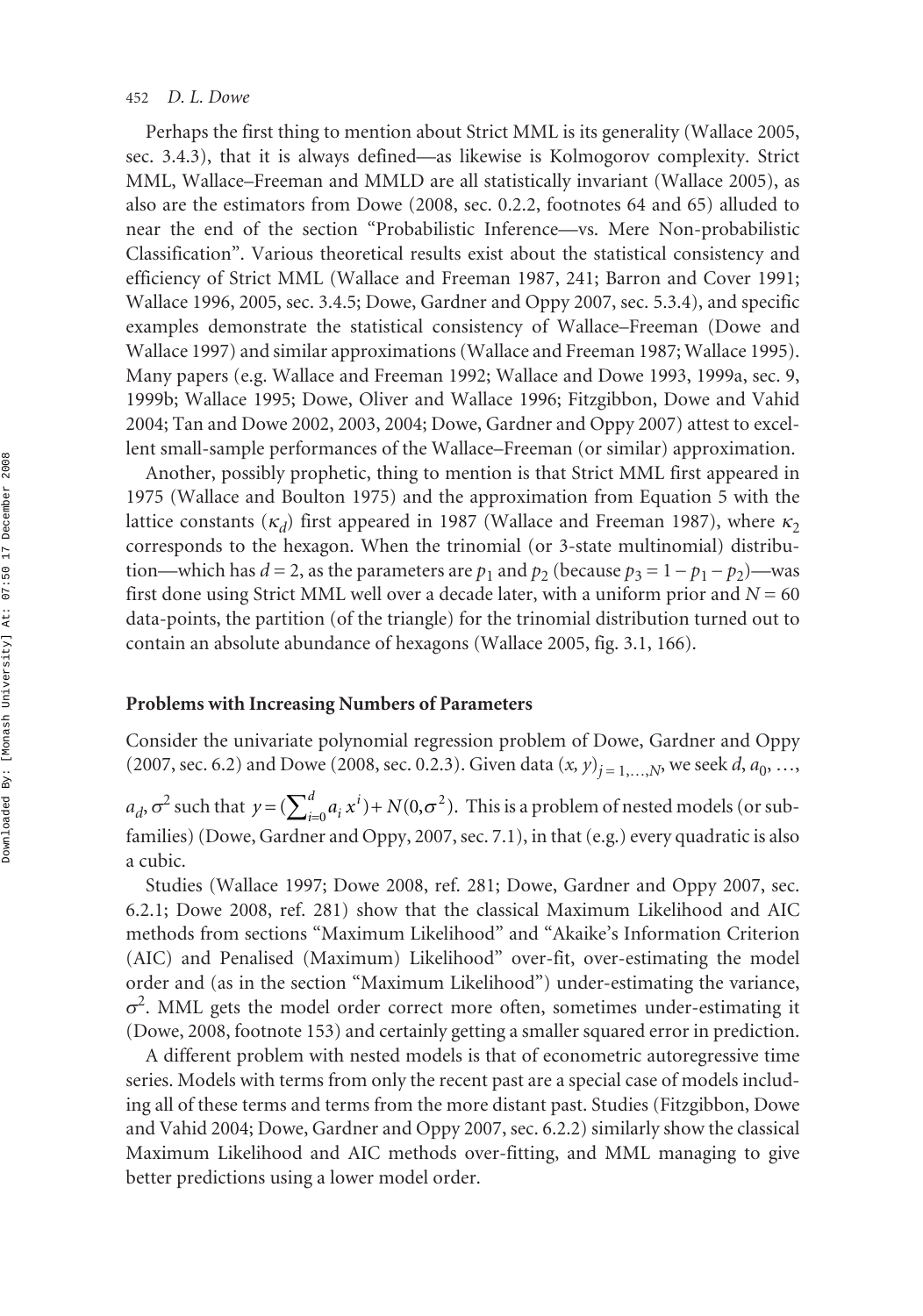## *Amount of Data per Parameter Bounded Above*

In the classic Neyman–Scott problem (Neyman and Scott 1948; Dowe and Wallace 1997; Wallace 2005, secs 4.2–4.5; Dowe, Gardner and Oppy 2007, sec. 6.1; Dowe 2008, secs 0.2.5 and 0.2.3), we measure *N* people's heights *J* times each (say  $J = 2$ ) and then infer

- 1. the heights  $\mu_1$ , ...,  $\mu_N$  of each of the *N* people,
- 2. the accuracy  $(\sigma)$  of the measuring instrument.

We have *JN* measurements from which we need to estimate *N* + 1 parameters. *JN*/(*N* + 1) ≤ *J*, so the amount of data per parameter is bounded above (by *J*), the notion of which we flagged in section "Statistical Consistency"

$$
\hat{\sigma}_{\text{Maximum Likelihood}}^2 \rightarrow \frac{J-1}{J} \sigma^2,
$$

and so for fixed *J* as  $N \rightarrow \infty$  we have that Maximum Likelihood is statistically inconsistent—under-estimating  $\sigma$  and "finding" patterns that aren't there. As alluded to in the section "Properties of MML (and Approximations)", MML remains statistically consistent for the Neyman–Scott problem (Dowe and Wallace 1997).

What makes the Neyman–Scott problem difficult is that, even though the amount of data is increasing unboundedly, the amount of data *per parameter* is bounded above. This is sufficient to preserve the small sample bias from section "Maximum Likelihood". This is somewhat awful for Maximum Likelihood and Akaike's Information Criterion (AIC).

Other examples of the amount of data being bounded above include

- latent factor analysis—single (Wallace and Freeman 1992; Edwards and Dowe 1998) and multiple (Wallace 1995, 2005, sec. 6.9; Dowe, Gardner and Oppy 2007, sec. 6.1.3; Dowe 2008, sec. 0.2.3), and
- fully-parameterised mixture modelling (Wallace and Dowe 2000, sec. 4.3; Wallace 2005, sec. 6.8; Dowe, Gardner and Oppy 2007, sec. 6.1.3; Dowe 2008, sec. 0.2.5).

These problems are more commonplace than one might at first realise. The factors from latent factor analysis correspond to notions like I.Q. or octane rating. More specifically, if we get *N* people to sit *J* aptitude tests or if we test *N* petrols on *J* engines, then what we wish to infer are statistical factors—such as I.Q. and octane rating. These I.Q.s (for each of the *N* people in turn) and the octane ratings (for each of the *N* petrols in turn) are known as the factor scores. But we also need to estimate the factor loads, or the load vector. This basically tells us how important, relevant or otherwise—and, if relevant, how difficult/easy—each aptitude test or engine test is. Both Maximum Likelihood and AIC again struggle in such cases, with Akaike (1987) himself adopting a Bayesian prior—actually, a "prior" which changes as the sample size changes (Akaike 1987, sec. 5, 325; Dowe, Gardner and Oppy 2007, sec. 6.1.3 and footnote 22)—for latent factor analysis. Empirical studies (Wallace and Freeman 1992; Wallace 1995) again show MML outperforming these methods—even when they have been helped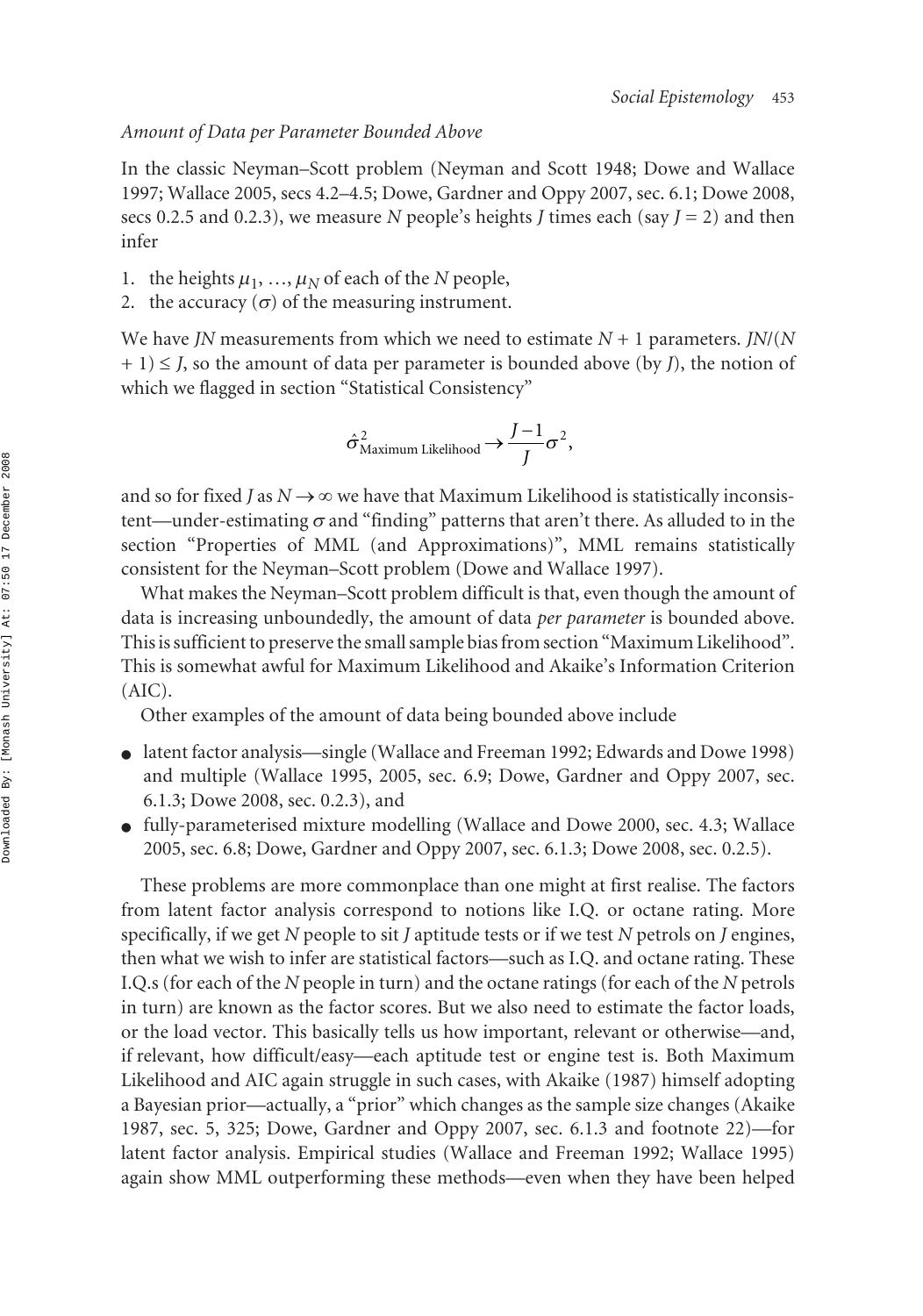out with Bayesian priors—and doing so with simpler models. For these types of problems (with data per parameter bounded above), classical methods often appeal to Bayesianism for help (Wallace 2005, sec. 4.5).

By acknowledging *uncertainty* (or quantising) when doing parameter estimation, MML is statistically consistent on all of these problems. MML is about *inference*, seeking the *truth* (Dowe 2008, secs 0.2.4 and 0.2.6). (Indeed, Steven L. Gardner would like to relate MML to the notion in philosophy of *approximate truth*.) It gives a statistically invariant—and statistically consistent—Bayesian method of point estimation. It gives general consistency results where classical non-Bayesian approaches are known to break down. It is also efficient, working well on all real inference problems currently known to the author.

The above evidence and experience has led to the following two conjectures.

**Conjecture 1** (Dowe et al. 1998, 93; Edwards and Dowe 1998, sec. 5.3; Wallace and Dowe 1999a, 282, 2000, sec. 5; Comley and Dowe 2005, sec. 11.3.1, 269) Only MML and very closely-related Bayesian methods are in general both statistically consistent and invariant.

**Conjecture 2** (*Back-up Conjecture*) (Dowe, Gardner and Oppy 2007, sec. 8; Dowe 2008, sec. 0.2.5) If there are any such non-Bayesian methods, they will be far less efficient than MML.

Before proceeding to a final discussion and conclusion, it seems appropriate to first mention some medical and humanities applications of MML.

#### **Medical, Biological and Other Applications of MML**

# *Some Medical-related Applications of MML*

The second application ever of MML to real-world data was in a classification of depression (Pilowsky, Levine and Boulton 1969). Studies classifying and clustering grieving families include (Kissane, Bloch, Dowe et al. 1996; Kissane, Bloch, Onghena et al. 1996), with a classification of sub-groups within autism given in Prior et al. (1998) and a classification of distress syndromes in Clarke et al. (2003). Another study of a diagnostic nature was McKenzie et al. (1993).

A fairly routine application of some MML clustering software (Edgoose, Allison and Dowe 1998, sec. 6; Dowe, Allison et al. 1996, sec. 5, 253; Wallace 1998, sec. 4.2; Dowe 2008, footnote 85) gave that proteins apparently fold with the Helices (and Extendeds) forming first and then the "Other" turn classes forming subsequently to accommodate these structures. Some further applications of MML clustering are cited in Wallace and Dowe (1994) (and Dowe 2008).

DNA microarray data (Tan, Dowe and Dix 2007) can be studied by MML (Dowe 2008, sec. 0.2.7, footnote 196), and MML image analysis (Wallace 1998; Visser and Dowe 2007) is also ripe for medical applications.

And, although it doesn't just apply to medical data, if we take a noise-free unstructured, unnormalised database of sufficient size and then apply MML Bayesian nets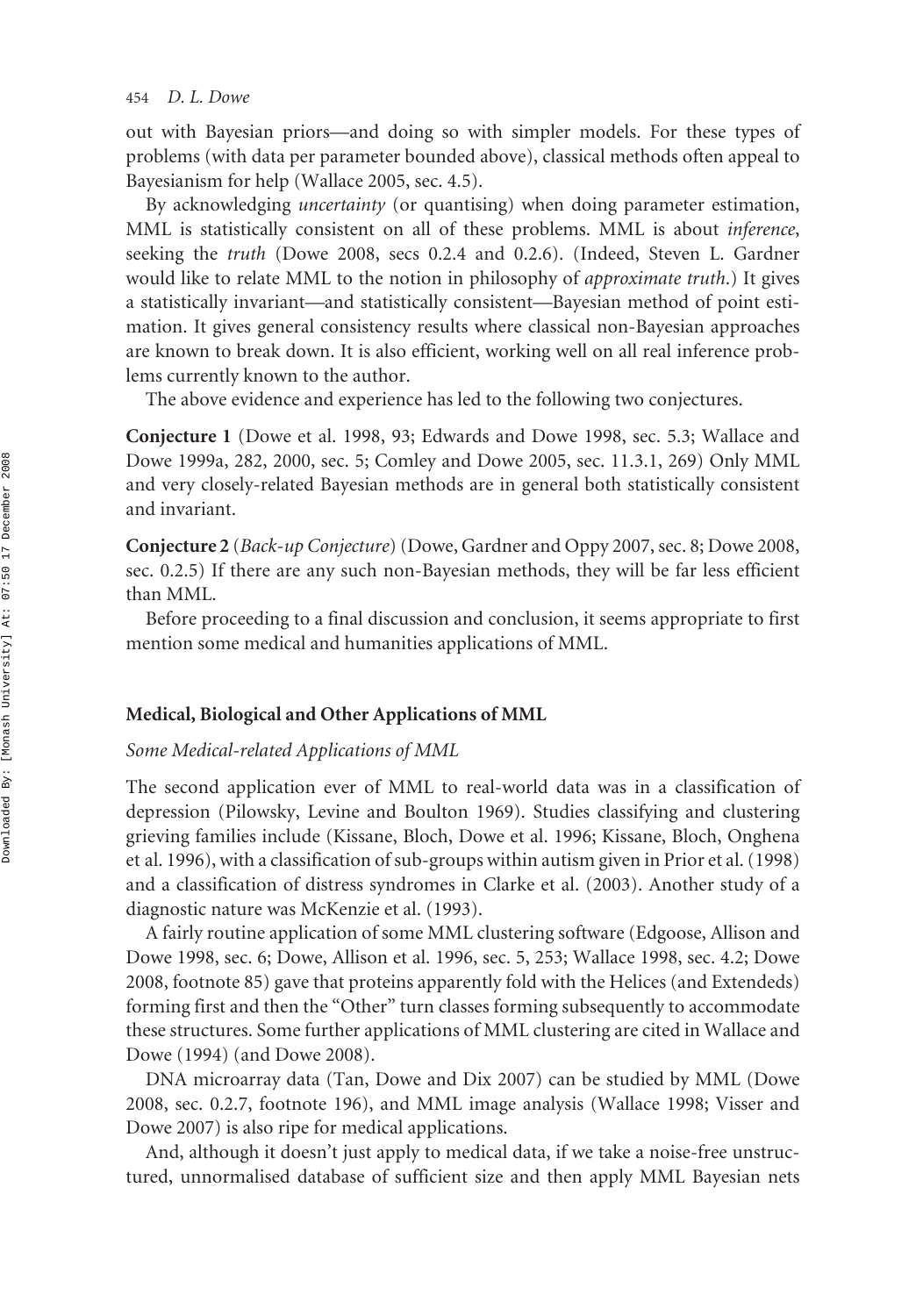(Comley and Dowe 2003, 2005; Dowe 2008, sec. 0.2.5) (from section "Kullback– Leibler Divergence (or Kullback–Leibler Distance)") to this, we get the elegant result that the MML Bayesian net inference will result in a normalised database (Dowe 2008, sec. 0.2.6, footnote 187). If there is sufficient data, this will be a full normalisation.

# *Some Applications of MML in the Humanities*

Many applications of MML to real-world data-sets and a variety of subject areas exist see, e.g. Wallace (2005), Dowe (2008) and elsewhere. For the curious reader, I'd like to give some admittedly all too brief pointers to reading on MML in philosophy and humanities. These include

- MML and an argument that—contrary to widely-held views in physics, philosophy and many fields—entropy is *not* time's arrow (Wallace 2005, chap. 8; Dowe 2008, sec. 0.2.5),
- MML, existence of "miracles" (Dowe 2008, sec. 0.2.7), cosmological arguments and "Intelligent Design" (I.D.),
- MML and linguistics—inferring "dead" languages (Ooi and Dowe 2005; Dowe 2008, sec. 0.2.4),
- MML, Kolmogorov complexity (Wallace and Dowe 1999a), measures of "intelligence" (Dowe and Hajek 1998; Hernandez-Orallo 2000; Legg and Hutter 2007; Dowe 2008, sec. 0.2.5) and a possible variation on the (so-called) Lucas–Penrose argument in the philosophy of mind that humans are (supposedly) more intelligent than machines can be (Dowe 2008, footnotes 70–71 and sec. 0.2.3),
- MML and the Efficient Markets Hypothesis, in which appeals to the relationship between MML and Kolmogorov complexity (as per section "Turing Machines, Algorithmic Information Theory and MML") tell us that markets are *not* provably efficient (Dowe and Korb 1996; Wallace 2005, sec. 9.1, 387; Dowe 2008, sec. 0.2.5), and
- varying the *elusive model paradox* (Dowe 2008, footnote 211) so that each bit (0 or 1) in a sequence of bits is to be the bit which was *not* predicted to be the (most probable) next bit in the sequence. (Recalling sections "(Probabilistic) Prediction" and "Prediction", we can do this by inferring a model from the past bits—as per the original elusive model paradox—or by combining several models and predicting.) For mathematicians and computer scientists, this gives us a new non-computable number. In terms of game theory, psychology, sociology and making of "thriller" movies with lots of plot "twists and turns", this relates to leaving a trail so that those trying to follow you will (almost) always—or at least as often as possible—be surprised by your next step.

# **Discussion and Conclusion**

When seeking to draw conclusions from medical (or other) data evidence, sometimes the problem is particularly friendly—there are few parameters to be estimated, there is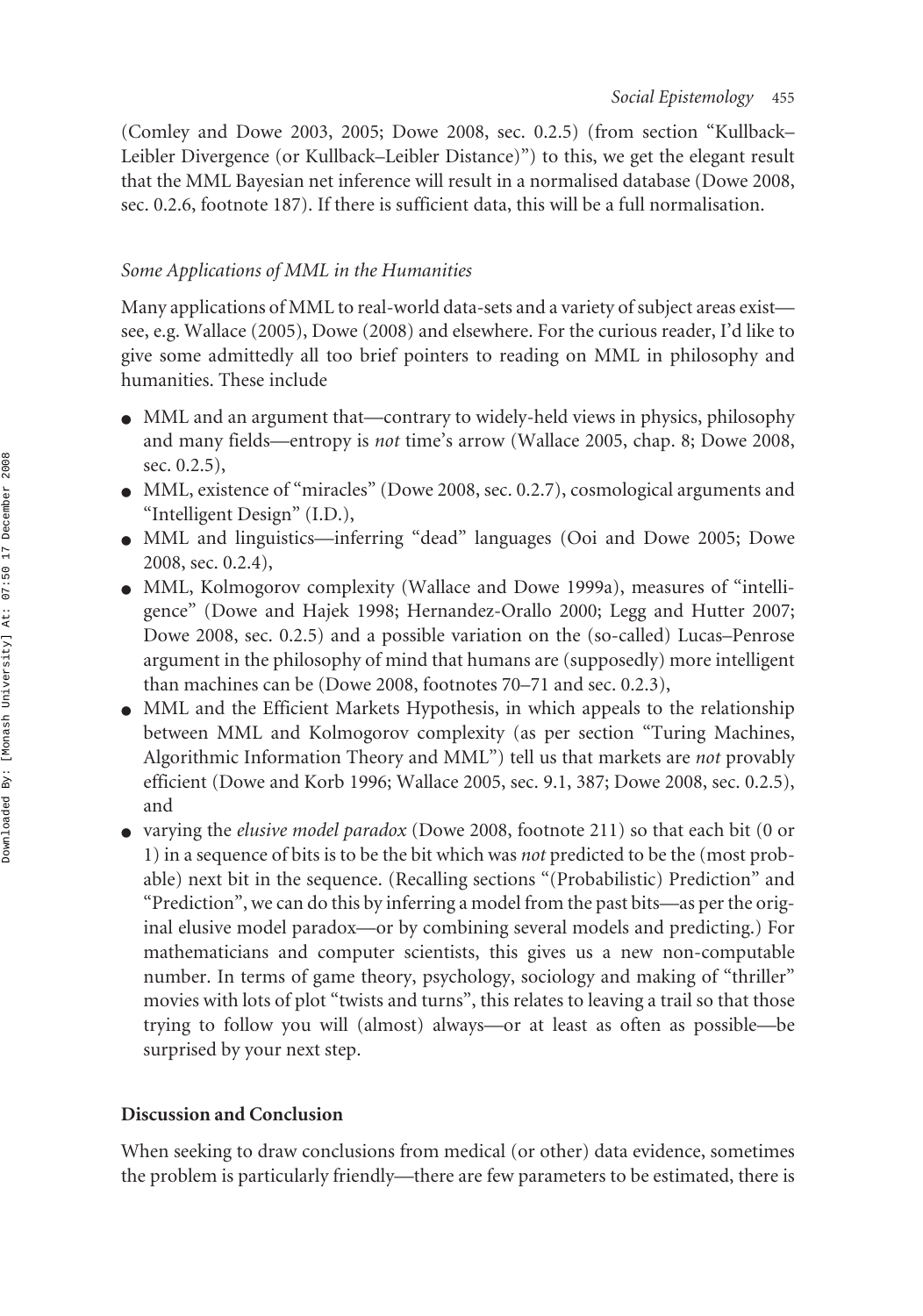an abundance of data and there is relatively little noise in the data. Inference here should be sound, the best predictor should be close to the derived inference, and the reported power of hypothesis tests should not be unreasonable.

But in the not uncommon case that the amount of data per parameter is limited, great care should be taken. Not only do the classical approaches to inference start to differ, but the ones in common usage at the time of writing tend to over-estimate the relevance of the explanatory variables and under-estimate the noise. Answers obtained by classical methods will typically improve when replaced by the Bayesian MML approach, and this seems to hold regardless of sample size. Here, care should be taken in the choice of a Bayesian prior, lest one be accused of fudging one's results.

The seeming objectivity of the classical approach versus the seeming more reliable results from the Bayesian MML approach leaves us with something of a quandary. As a *first recommendation*, at the very least, the data analyst should be aware of these issues and should ideally at least mention something along these general lines when publishing. As a *second recommendation*, if one is using a classical approach, then—where possible—the data should also be analysed in a Bayesian (MML) way alongside whatever classical analysis is chosen. If one is understandably concerned about (e.g.) how one's peers might regard a Bayesian analysis, one can repeat the study with a different set of Bayesian priors. One can then report discrepancies and—one hopes—similarities amongst different approaches. As a *third recommendation*, probabilistic predictions should be made and—given the apparent uniqueness result(s) (from the section "Probabilistic Inference—vs. Mere Non-probabilistic Classification" and Dowe (2008, footnote 175))—should probably be scored with log-loss.

#### **Acknowledgements**

I thank Chris Wallace (1933–2004) (Dowe 2008) for giving me a proper appreciation of Bayesianism and for introducing me to—and training me in—Minimum Message Length (Wallace and Boulton 1968; Wallace 2005). I thank Dr Jason Grossman for alerting me to the (subtle) distinction in the section "Statistical Consistency" between statistical consistency (or even efficiency) and small-sample performance, and also for discussion motivating the section "Experimental Design, Data Collection Protocol and Likelihood Principle". As in Dowe (2008, footnote 116), I am grateful to Claire Leslie for telling me about the *bus number problem* from the section "Maximum Likelihood". And I thank those who anonymously reviewed the paper for useful guidance in helping me make the paper clearer and better.

### **Notes**

 $\lceil 1 \rceil$ If tan<sup>-1</sup> ranges from  $-\pi/2$  to  $\pi/2$ , then we take the negative square root for *x* < 0. We can write this more properly as  $(\kappa, \theta) = (\text{sign}(x) \cdot \sqrt{x^2 + y^2}, \text{tan}^{-1}(y/x)).$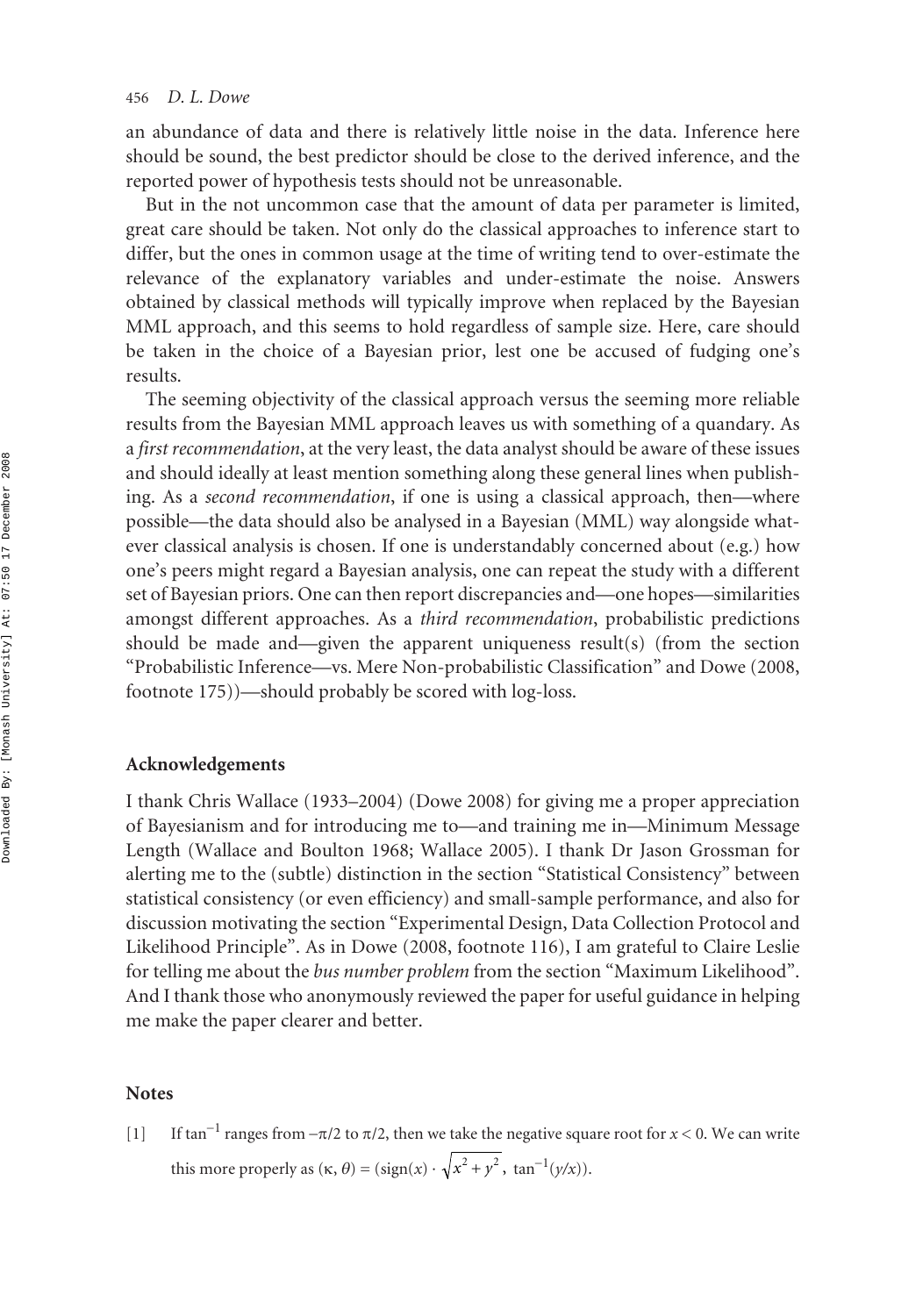#### **References**

- Akaike, H. 1970. Statistical prediction information. *Annals of the Institute of Statistical Mathematics* 22: 203–17.
	- ———. 1973. Information theory and an extension of the maximum likelihood principle. In *Proceedings of the 2nd international symposium on information theory,* edited by B.N. Petrov and F. Csaki, pp. 267–81. Budapest: Akademiai Kiado.
	- ———. 1987. Factor Analysis and AIC. *Psychometrika* 52 (3): 317–332.
- Barron, A. R., and T. M. Cover. 1991. Minimum complexity density estimation. *IEEE Transactions on Information Theory* 37: 1034–54.
- Berger, J. O., and R. L. Wolpert. 1988. *The likelihood principle,* 2nd edition, Institute of Mathematical Statistics monograph series. California, USA: Hayward.
- Bernardo, J. M., and A. F. M. Smith. 1994. *Bayesian theory.* New York: Wiley.
- Chaitin, G. J. 1966. On the length of programs for computing finite sequences.*Journal of the Association for Computing Machinery* 13: 547–69.
- Clarke, D. M., G. C. Smith, D. L. Dowe, and D. P. McKenzie. 2003. An empirically-derived taxonomy of common distress syndromes in the medically ill. *Journal of Psychosomatic Research* 54: 323–30.
- Comley, Joshua W., and David L. Dowe. 2003. General Bayesian networks and asymmetric languages. Paper presented at Proceedings of the Hawaii International Conference on Statistics and Related Fields, 5–8 June.
	- ———. 2005. Minimum message length and generalized Bayesian nets with asymmetric languages. Chap. 11 in *Advances in minimum description length: Theory and applications (MDL handbook),* edited by P. Grünwald, M. A. Pitt, and I. J. Myung, pp. 265–94. Cambridge, MA: MIT Press.
- Dowe, D. L. 2007. Discussion following "Hedging predictions in machine learning, A. Gammerman and V. Vovk". *Computer Journal* 2 (50): 167–8.
	- ———. 2008. Foreword re C. S. Wallace. *Computer Journal* 51 (5): 523–560.
- Dowe, D. L., L. Allison, T. I. Dix, L. Hunter, C. S. Wallace, and T. Edgoose. 1996. Circular clustering of protein dihedral angles by minimum message length. In *Pacific symposium on biocomputing '96,* edited by L. Hunter and T. Klein, pp. 242–55. Singapore: World Scientific.
- Dowe, D. L., R. A. Baxter, J. J. Oliver, and C. S. Wallace. 1998. Point estimation using the Kullback– Leibler loss function and MML. In *Proceedings of the 2nd Pacific-Asia conference on research and development in knowledge discovery and data mining (PAKDD-98),* Volume 1394 of *LNAI,* edited by X. Wu, Ramamohanarao Kotagiri, and K. Korb, pp. 87–95. Berlin: Springer.
- Dowe, D. L., G. E. Farr, A. J. Hurst, and K. L. Lentin. 1996. Information-theoretic football tipping. Paper presented at the 3rd Conference on Maths and Computers in Sport, pp. 233–41. [See also Technical Report TR 96/297, Dept. Computer Science, Monash University, Australia 3168, Dec 1996.]
- Dowe, D. L., S. Gardner, and G. R. Oppy. 2007. Bayes not bust! Why simplicity is no problem for Bayesians. *British Journal for the Philosophy of Science* 58 (4): 709–54.
- Dowe, D. L., and A. R. Hajek. 1998. A non-behavioural, computational extension to the Turing test. Paper presented at the International Conference on Computational Intelligence & Multimedia Applications (ICCIMA'98), Gippsland, Australia, February, pp. 101–6.
- Dowe, D. L., and K. B. Korb. 1996. Conceptual difficulties with the efficient market hypothesis: Towards a naturalized economics. Paper presented at the Proceedings on Information, Statistics and Induction in Science (ISIS), pp. 212–23. [See also Technical Report TR 94/215, Dept. Computer Science, Monash University, Australia 3168, 1994.]
- Dowe, D. L., and N. Krusel. 1993. *A decision tree model of bushfire activity.* Technical report TR 93/ 190, Dept. of Computer Science, Monash University, Clayton, Vic. 3800, Australia, September.
- Dowe, D. L., J. J. Oliver, and C. S. Wallace. 1996. MML estimation of the parameters of the spherical Fisher distribution. In *Algorithmic learning theory, 7th international workshop, ALT '96,*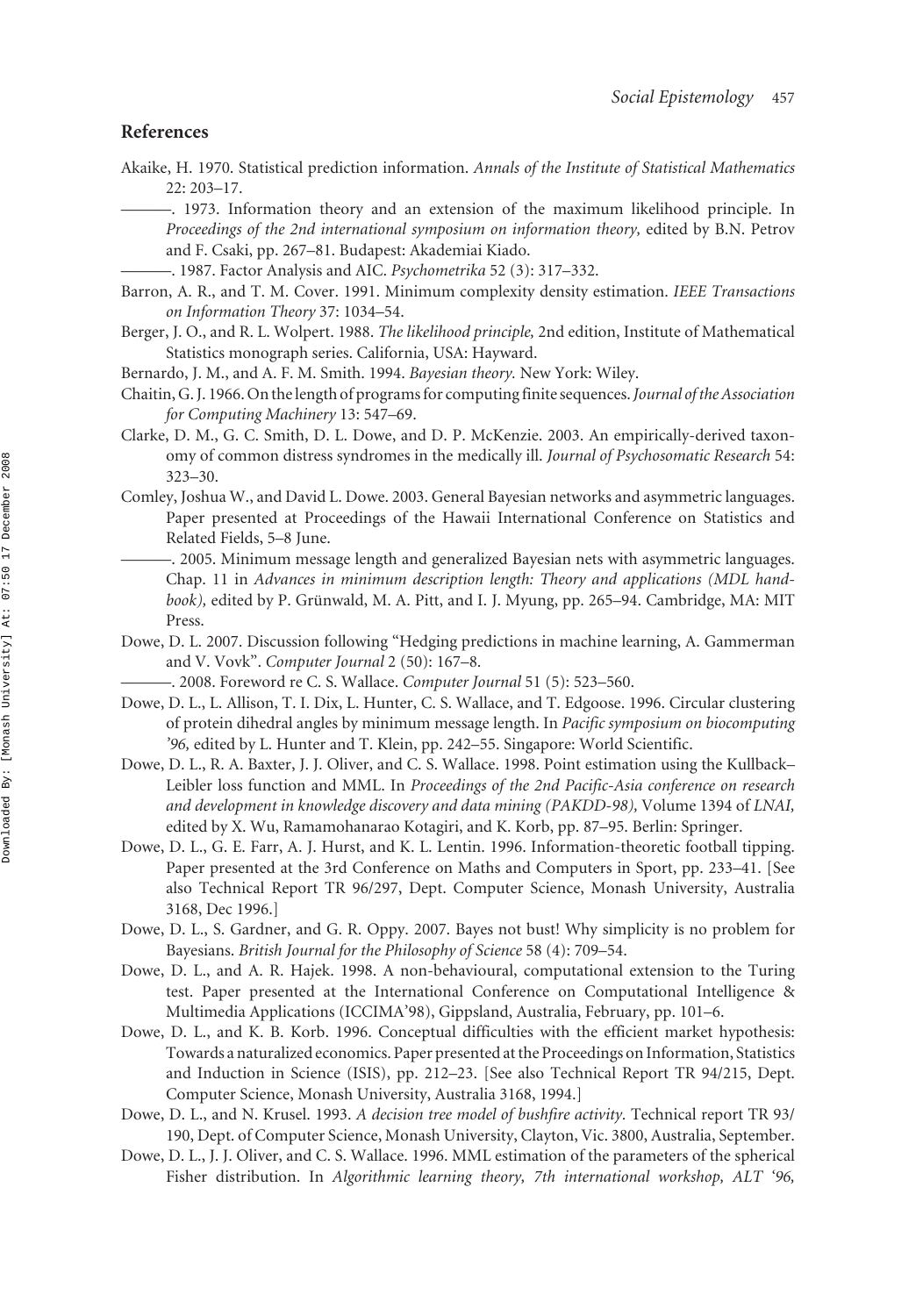*Sydney, Australia, October 1996, proceedings,* Volume 1160 of *Lecture notes in artificial intelligence,* edited by S. Arikawa and A. Sharma, pp. 213–227. Berlin: Springer.

- Dowe, D. L., and G. R. Oppy. 2001. Universal Bayesian inference? *Behavioral and Brain Sciences (BBS)* 24 (4): 662–3.
- Dowe, D. L., and C. S. Wallace. 1997. Resolving the Neyman–Scott problem by Minimum Message Length. In *Proceedings of computing science and statistics – 28th symposium on the interface,* Volume 28, edited by L. Billard and N. I. Fisher, pp. 614–18. Interface Foundation of North America.
- Edgoose, T., L. Allison, and D. L. Dowe. 1998. An MML classification of protein structure that knows about angles and sequence. In *Pacific symposium on biocomputing '98,* edited by R. B. Altman, A. K. Dunker, L. Hunter, and T. Klein, pp. 585–96. Singapore: World Scientific.
- Edwards, R. T., and D. L. Dowe. 1998. Single factor analysis in MML mixture modelling. In *Proceedings of the 2nd Pacific-Asia conference on research and development in knowledge discovery and data mining (PAKDD-98),* Volume 1394 of *Lecture notes in artificial intelligence (LNAI),* edited by Xindong Wu, Ramamohanarao Kotagiri, and Kevin B. Korb, pp. 96–109. Berlin: Springer.
- Fitzgibbon, L. J., D. L. Dowe, and F. Vahid. 2004. Minimum message length autoregressive model order selection. Paper presented at the Proceedings of the International Conference on Intelligent Sensors and Information Processing, Chennai, India, January, pp. 439–44. IEEE (IEEE Press).
- Forster, M., and E. Sober. 1994. How to tell when simpler, more unified, or less ad hoc theories will provide more accurate predictions. *British Journal for the Philosophy of Science* 45: 1–35.
- Glymour, C. 1981. Why I am not a Bayesian. *Theory and Evidence,* edited by C. Glymour and D. Stalker, pp. 63–93. Princeton: Princeton University Press.
- Grossman, J. Forthcoming. The likelihood principle. In *Handbook for philosophy of science,* Volume 7*, Philosophy of statistics.* New York: Elsevier.
- Grünwald, Peter D., and John Langford. 2007. Suboptimal behavior of Bayes and MDL in classification under misspecification. *Machine Learning* 66 (31): 119–149.
- Hernández-Orallo, José. 2000. Beyond the Turing test. *Journal of Logic, Language and Information* 9  $(4): 447 - 66.$
- Jeffreys, H. 1946. An invariant form for the prior probability in estimation problems. *Proceedings of the Royal Society of London A* 186: 453–4.
- Kissane, D. W., S. Bloch, D. L. Dowe, R. D. Snyder, P. Onghena, D. P. McKenzie, and C. S. Wallace. 1996. The Melbourne family grief study, I: Perceptions of family functioning in bereavement. *American Journal of Psychiatry* 153: 650–8.
- Kissane, D. W., S. Bloch, P. Onghena, D. P. McKenzie, R. D. Snyder, and D. L. Dowe. 1996. The Melbourne family grief study, II: Psychosocial morbidity and grief in bereaved families. *American Journal of Psychiatry* 153: 659–66.
- Kolmogorov, A. N. 1965. Three approaches to the quantitative definition of information. *Problems of Information Transmission* 1: 4–7.
- Kornienko, L., D. W. Albrecht, and D. L. Dowe. 2005a. A preliminary MML linear classifier using principal components for multiple classes. In *Proceedings of the 18th Australian joint conference on artificial intelligence (AI'2005),* Volume 3809 of *Lecture notes in artificial intelligence (LNAI),* Sydney, Australia, edited by S. Zhang, and Ray Jarvis, pp. 922–6. Berlin: Springer.
	- ———. 2005b. *A preliminary MML linear classifier using principal components for multiple classes.* Technical report CS 2005/179, School of Computer Sci. & Softw. Eng., Monash Univ., Melb., Australia.
- Kornienko, Lara, David L. Dowe, and David W. Albrecht. 2002. Message length formulation of support vector machines for binary classification – A preliminary scheme. In *Proceedings of the 15th Australian Joint Conference on Artificial Intelligence,* Volume 2557 of *Lecture notes in artificial intelligence (LNAI),* edited by B. McKay, and J. K. Slaney, pp. 119–130. Berlin: Springer-Verlag.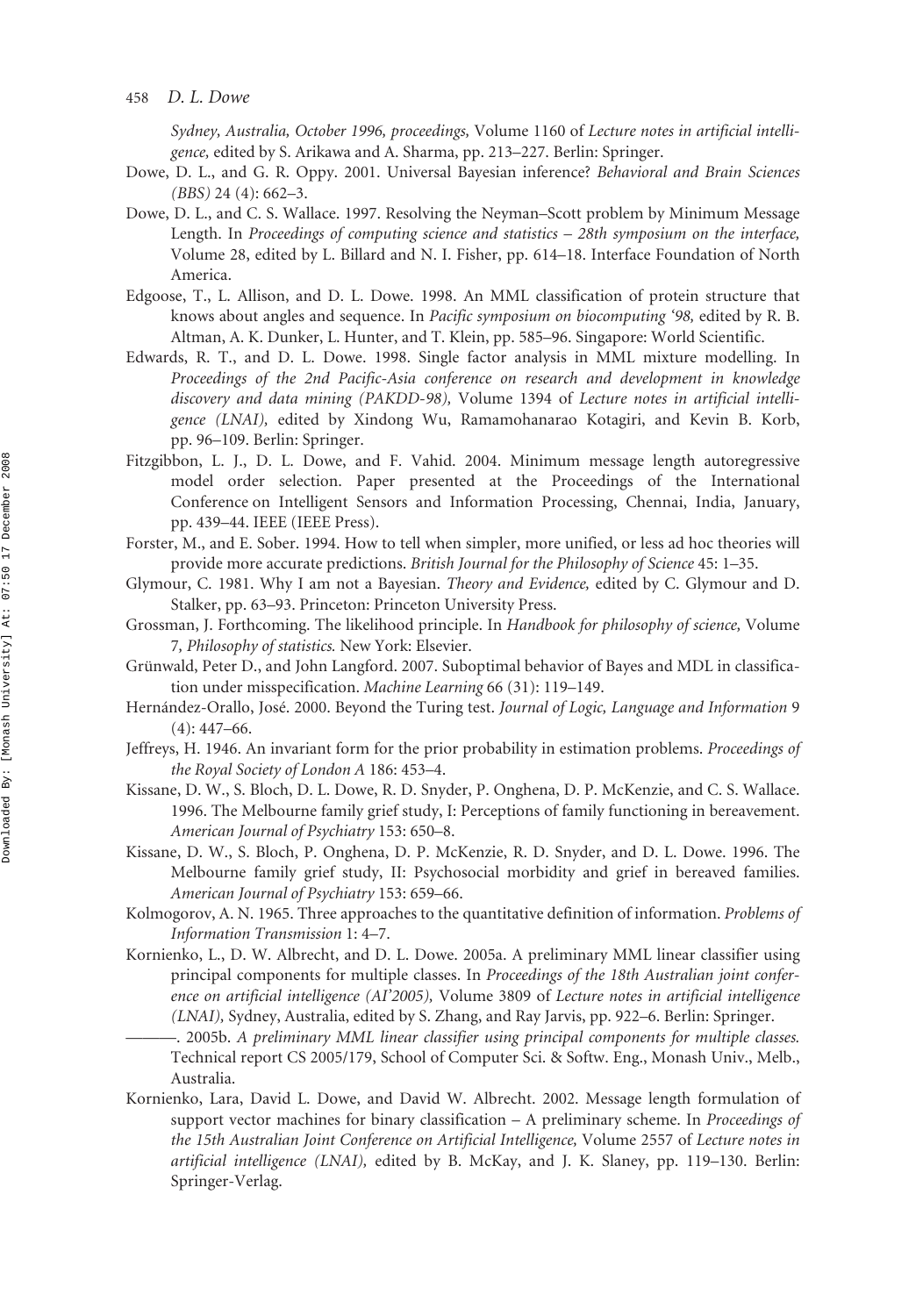- Legg, S., and M. Hutter. 2007. Universal intelligence: A definition of machine intelligence. *Minds and Machines* 17 (4): 391–444.
- McKenzie, D. P., P. D. McGorry, C. S. Wallace, L. H. Low, D. L. Copolov, and B. S. Singh. 1993. Constructing a minimal diagnostic decision tree. *Methods in Information in Medicine* 32: 161–6.
- Needham, S. L., and D. L. Dowe. 2001. Message length as an effective Ockham's razor in decision tree induction. Paper presented at the 8th International Workshop on Artificial Intelligence and Statistics (AI+STATS 2001), pp. 253–60.
- Neyman, J., and E. L. Scott. 1948. Consistent estimates based on partially consistent observations. *Econometrika* 16: 1–32.
- Ooi, J. N., and D. L. Dowe. 2005. Inferring phylogenetic graphs of natural languages using minimum message length. Paper presented at CAEPIA 2005 (11th Conference of the Spanish Association for Artificial Intelligence), Volume 1, pp. 143–52.
- Pilowsky, I., S. Levine, and D.M. Boulton. 1969. The classification of depression by numerical taxonomy. *British Journal of Psychiatry* 115: 937–45.
- Prior, M., R. Eisenmajer, S. Leekam, L. Wing, J. Gould, B. Ong, and D. L. Dowe. 1998. Are there subgroups within the autistic spectrum? A cluster analysis of a group of children with autistic spectrum disorders. *Journal of Child Psycholology and Psychiatry* 39 (6): 893–902.
- Rissanen, J. J. 1978. Modeling by shortest data description. *Automatica* 14: 465–71.
- Schwarz, G. 1978. Estimating dimension of a model. *Annals of Statistics* 6: 461–4.
- Shannon, C. E. 1948. A mathematical theory of communication. *The Bell System Technical Journal* 27: 379–423 and 623–56.
- Solomonoff, R. J. 1964. A formal theory of inductive inference. *Information and Control* 7: 1–22, 224–54.
- Tan, P. J., and D. L. Dowe. 2002. MML inference of decision graphs with multi-way joins. In *Proceedings of the 15th Australian Joint Conference on Artificial Intelligence,* Volume 2557 of *Lecture notes in artificial intelligence (LNAI),* edited by R. McKay and J. Slaney, pp. 131–42. Berlin: Springer Verlag.
	- ———. 2003. MML inference of decision graphs with multi-way joins and dynamic attributes. In *Proceedings of the 16th Australian Joint Conference on Artificial Intelligence,* Volume 2903 of Lecture Notes in Artificial Intelligence (*LNAI*), edited by T. D. Gedeon, and L. Chun Che Fung, pp. 269–81. Berlin: Springer.
	- ———. 2004. MML inference of oblique decision trees. In *Proceedings of the 17th Australian Joint Conference on Artificial Intelligence,* Volume 3339 of *Lecture Notes in Artificial Intelligence (LNAI),* edited by G. I. Webb, and Xinghuo Yu, pp. 1082–8. Berlin: Springer.
- ———. 2006. Decision forests with oblique decision trees. In *Proceedings of the 5th Mexican international conference on artificial intelligence,* Volume 4293 of *Lecture Notes in Artificial Intelligence (LNAI),* edited by A. F. Gelbukh, and C. A. Reyes García, pp. 593–603. Berlin: Springer.
- Tan, P. J., D. L. Dowe, and T. I. Dix. 2007. Building classification models from microarray data with tree-based classification algorithms. In *Proceedings of the 20th Australian Joint Conference on Artificial Intelligence,* Volume 4830 of *Lecture Notes in Artificial Intelligence (LNAI),* edited by M. A. Orgun, and J. Thornton, pp. 589–98. Berlin: Springer.
- Vapnik, V. N. 1995. *The nature of statistical learning theory.* Berlin: Springer.
- Visser, Gerhard, and D. L. Dowe. 2007. Minimum message length clustering of spatially-correlated data with varying inter-class penalties. In *Proceedings of the 6th IEEE international conference on computer and information science (ICIS) 2007,* pp. 17–22. Piscataway, NJ: IEEE Press.
- Wallace, C. S. 1995. *Multiple factor analysis by MML estimation.* Technical report CS TR 95/218, Dept. of Computer Science, Monash University, Clayton, Victoria 3168, Australia, Clayton, Melbourne, Australia.
	- ———. 1996. False oracles and SMML estimators. In *Proceedings of the Information, Statistics and Induction in Science (ISIS) Conference,* edited by D. L. Dowe, K. B. Korb, and J. J Oliver,